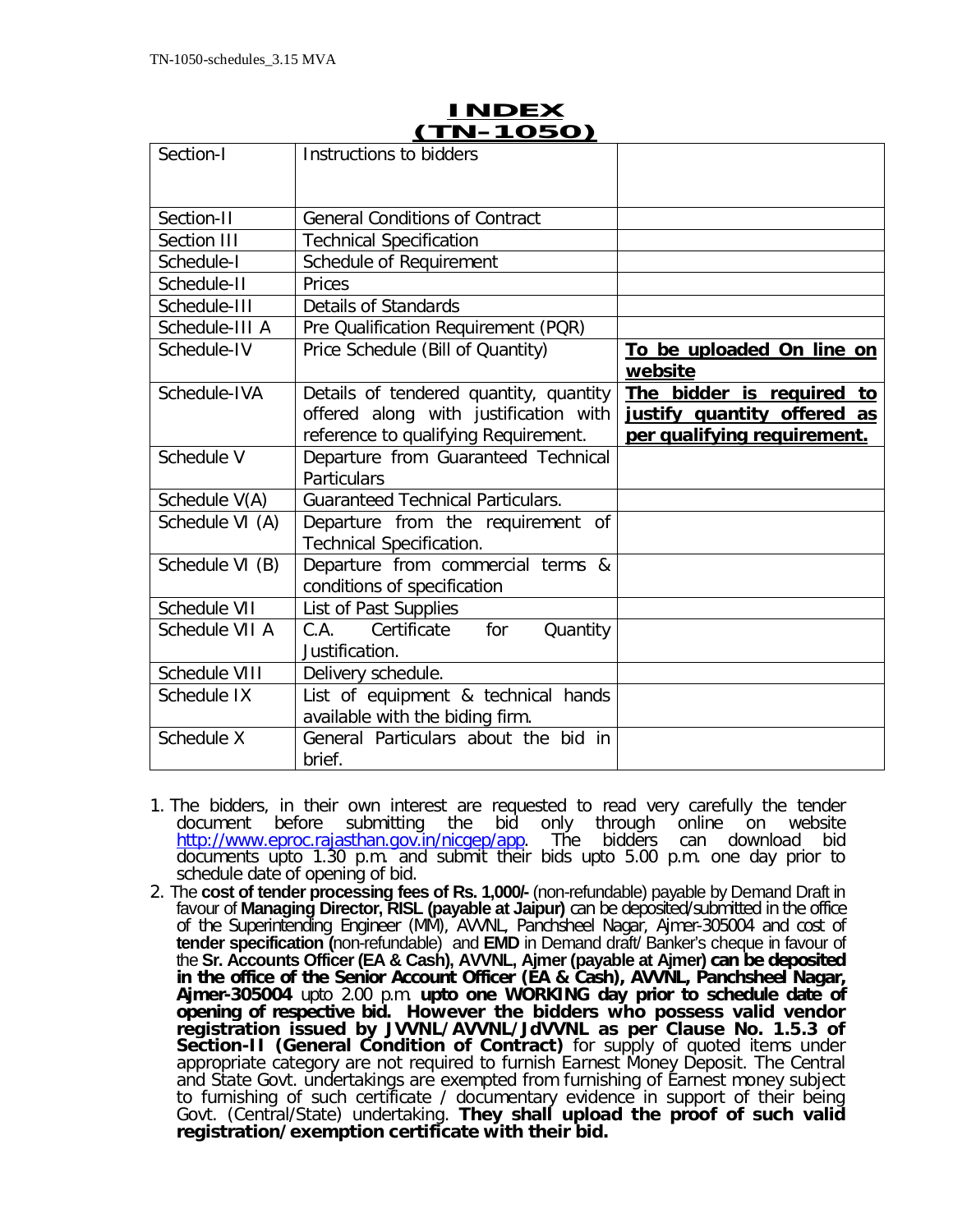- 3. The bidders are required to upload the receipt of deposing all above payments along with their tender at the relevant place on the scheduled date & time otherwise their bids are liable to be rejected
- 4. Eligible bidders should submit their bid well in advance instead of waiting till last date. AVVNL will not be responsible for non-submission of Bid due to any website related problems.
- **Note** :- 1. All eligible interested bidders are required to get enrolled on e-Tendering portal http://www.eproc.rajasthan.gov.in/nicgep/app.
	- 2. If any difficulty arises, in down loading/ unloading of tender you may contact in the RISL, Jaipur Rajasthan (Contact no. 0141- 5103902, 4031900) or AVVNL at contact no. 9414005663/ 9413391462

Address of RISL:- RajCOMP Info Services Limited (RISL) 1<sup>st</sup> Floor, Yojana Bhawan, Tilak Marg, C-Scheme, Jaipur (Rajasthan) Phone: 0141- 5103902, 4031900 Fax: 0141-2228701 Web: http://risl.rajasthan.gov.in, Email: info.risi@rajasthan.gov.in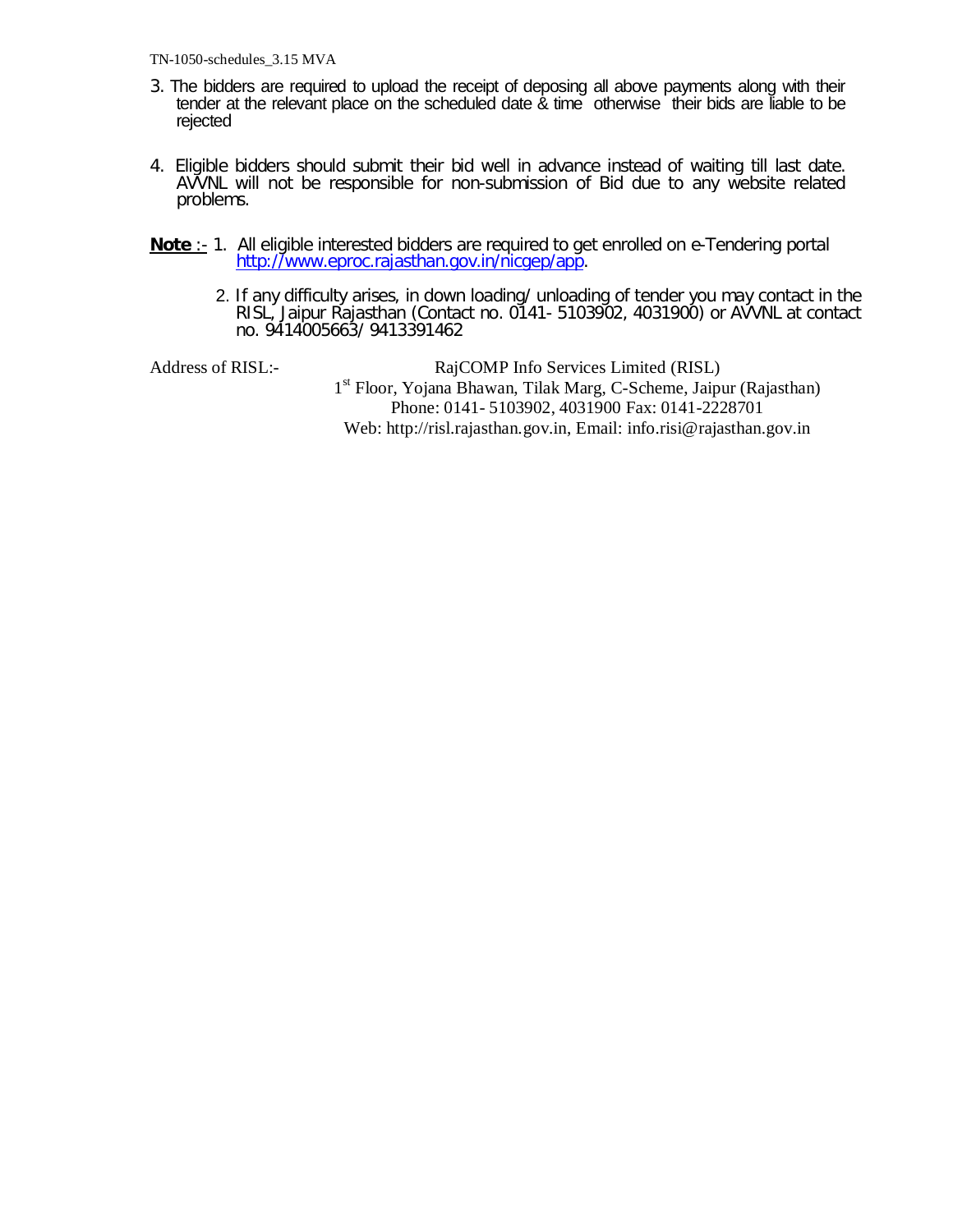

### **AJMER VIDYUT VITRAN NIGAM LIMITED (Material Management Wing) Corporate Identification Number (CIN) – U40109RJ2000SGC016482 Regd. Off. Vidyut Bhawan, Panchsheel Nagar, Makarwali Road, Ajmer-305004. (Tel. 0145-2644529. Fax 0145-2644542. E-mail - semmavvnl@gmail.com. Website –www.avvnl.com)**

## **BID DOCUMENTS FOR PURCHASE OF 3.15 MVA 33/11 KV POWER TRANSFORMERS UNDER SPECIFICATION NO. AVVNL/SE(MM)/E1A8/TN-1050**

| LAST DATE AND TIME FOR          | 30.05.2016 at 5.00 p.m.     |
|---------------------------------|-----------------------------|
| DATE AND TIME OF OPENING OF BID | 31.05.2016 at 11.00 a.m     |
| EARNEST MONEY TO BE DEPOSITED   | Rs.7,50,000.00              |
| COST OF THE SPECIFICATION       | Rs.2,500.00(non refundable) |
| TENDER PROCESSING FEE           | Rs.1,000.00(non refundable) |
| <b>VALIDITY</b>                 | 120 DAYS FROM THE NEXT DATE |
|                                 | OF OPENING OF TECHNO-       |
|                                 | <b>COMMERCIAL BID</b>       |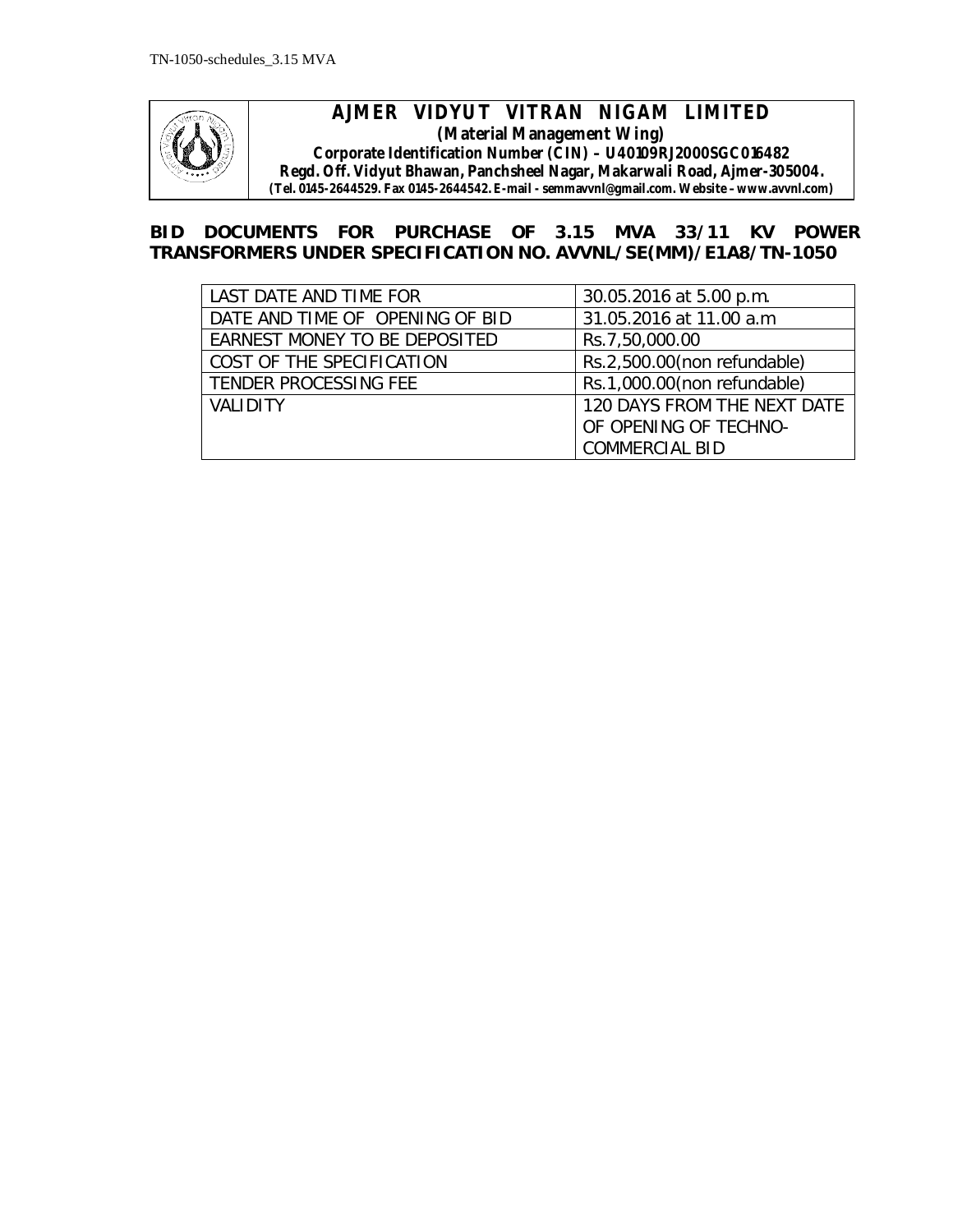### **SCHEDULE OF REQUIREMENT**

| S.No | <b>ITEM</b>                          | <b>OUANTITY</b> |
|------|--------------------------------------|-----------------|
|      | 3.15 MVA 33/11 KV Power Transformers | 454 Nos.        |

**NOTE:-The quantities as mentioned in the schedule of requirements are tentative and may increase/decrease as per the requirement of the Nigams (Jaipur Discom, Ajmer Discom & Jodhpur Discom).**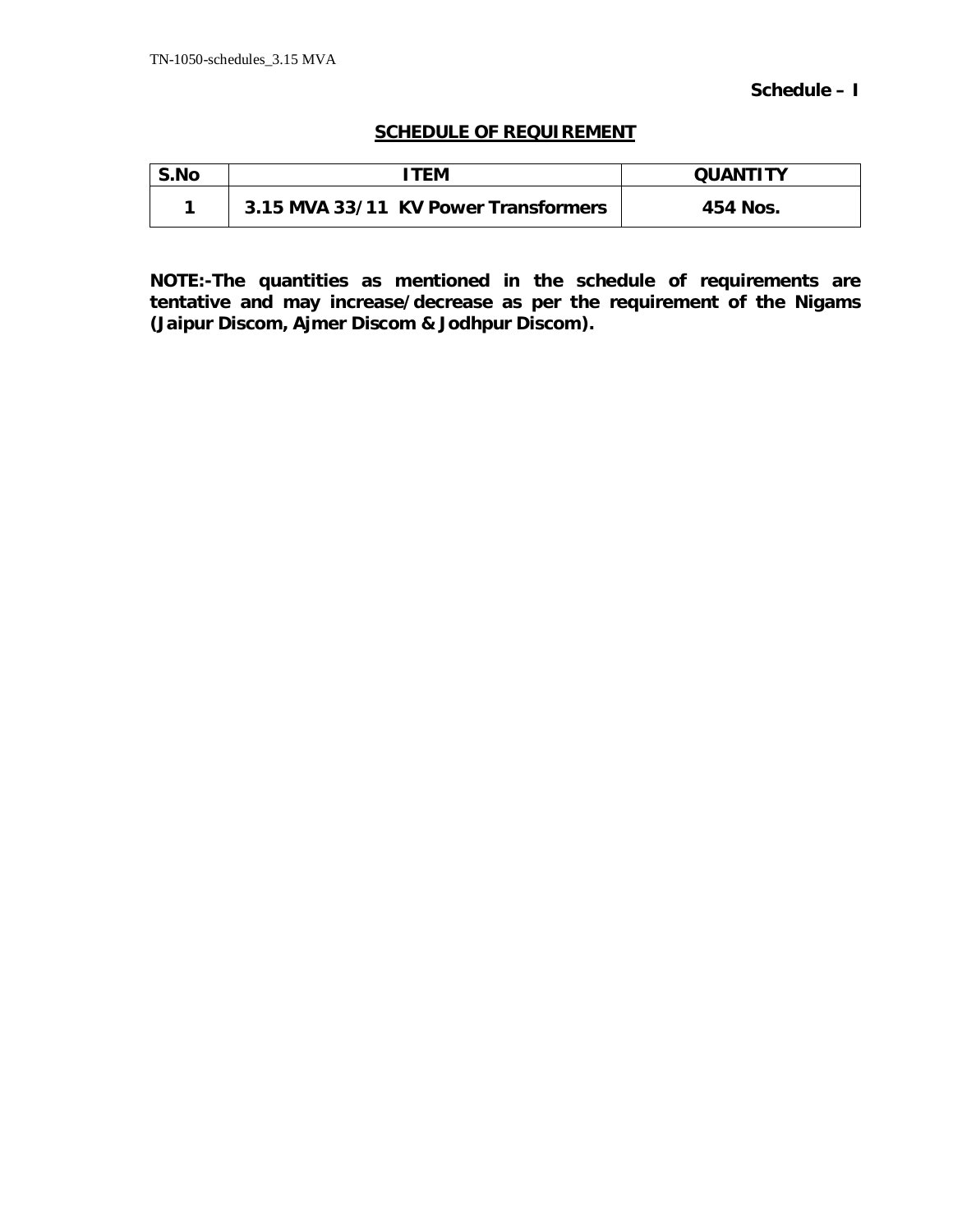### **PRICE ADJUSTMENT FORMULA**

### PRICE VARIATION FORMULA FOR COPPER WOUND POWER TRANSFORMERS COMPLETE WITH ALL ACCESSORIES AND COMPONENTS (TN-1050).

## **IEEMA** IEEMA/PVC/DIST-CU\_2.5-10 MVA/2015 Effective from:  $1<sup>st</sup>$  June 2015

### **PRICE VARIATION CLAUSE FOR COPPER WOUND DISTRIBUTION TRANSFORMERS COMPLETE WITH ASS ACCESSORIES AND COMPONENTS (For Single and Three Phase of ratings above 2500 KVA up to 10 MVA and voltage up to 33 KV) supplied against domestic contracts**

This price variation clause is applicable for 'copper Wound Distribution Transformers', with rating above 2500 KVA up to 10 MVA and voltages up to 33 KV; supplied against domestic contracts. A separate price variation clause IEEMA/PVC/DIST-CU\_2.5-33 KV/DE/2015 has been evolved for above types of Transformers supplied against export/deemed export contracts under special imprest licensing scheme.

The price quoted/confirmed is based on the input cost of raw materials/components and labour cost as on the date of quotation and the same is deemed to be related to prices of raw materials and all India average consumer price index number for industrial workers as specified in the price variation clause given below. In case of any variation in these prices/ indices, the price payable shall be subject to adjustment, up or down in accordance with the following formula:

$$
P = \frac{P_o}{100} \left( 10 + 33 \frac{C}{C_o} + 24 \frac{ES}{ES_o} + 8 \frac{IS}{IS_o} + 4 \frac{IM}{IM_o} + 6 \frac{TO}{TO_o} + 15 \frac{W}{W_o} \right)
$$

Wherein,

| $\mathbf{P}$    | $=$ | price payable as adjusted in accordance with the above formula.                                                                                                              |
|-----------------|-----|------------------------------------------------------------------------------------------------------------------------------------------------------------------------------|
| $P_{o}$         | $=$ | Price quoted /confirmed.                                                                                                                                                     |
| $C_{\alpha}$    | $=$ | Average LME settlement price of copper wire bars (refer notes)<br>This price is as applicable for the month, one month prior to the date of<br>tendering.                    |
| $ES_{0}$        | $=$ | Price of CRGO Electrical Steel Lamination (refer notes)<br>This price is as applicable on the $1st$ working day of the month, one month<br>prior to the date of tendering    |
| $IS_{0}$        | $=$ | Price of MS Plate of 6 mm thickness (refer notes).<br>This price is as applicable on the $1st$ working day of the month, <u>one</u> month<br>prior to the date of tendering. |
| $IM_{\alpha}$   | $=$ | Price of insulating Material (refer notes)<br>This price is as applicable on the $1st$ working day of the month, one month<br>prior to the date of tendering.                |
| TO <sub>o</sub> |     | Price of Transformer Oil (refer notes)<br>This price is as applicable on the $1st$ working day of the month, one month                                                       |

prior to the date of tendering.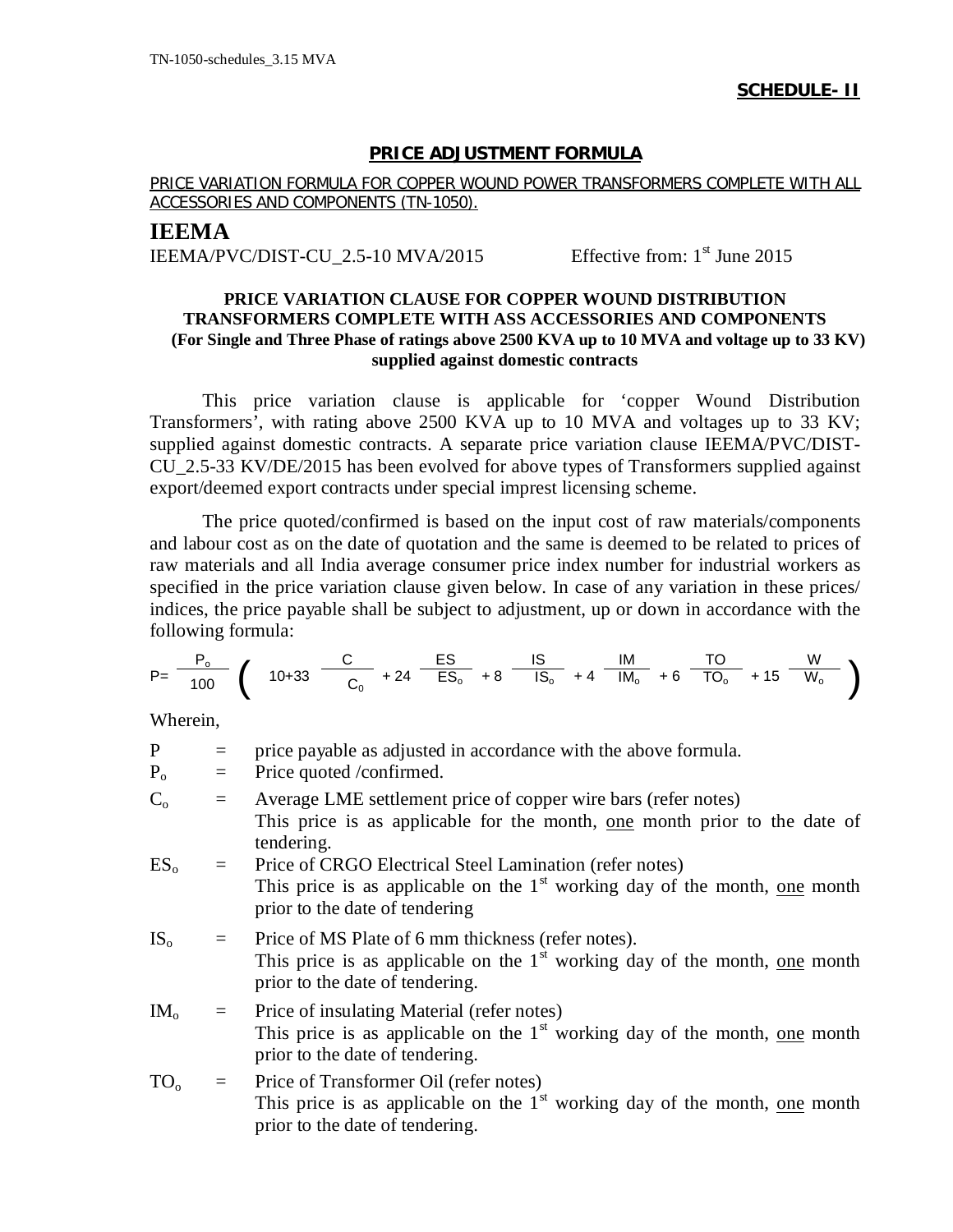$W_0$  = All India average consumer price index number for industrial workers, as published by the Labour Bureau, Ministry of Labour, Govt. of India (Base:2001=100)

This index number is as applicable on the  $1<sup>st</sup>$  working day of the month, three months prior to the date of tendering.

For example, if date of tendering falls in December 2015,, applicable prices of Copper  $(C_0)$ , Transformer Oil  $(TO_0)$  CRGO Steel Sheets  $(ES_0)$ , MS Sheet  $(IS_0)$  and insulating material  $(IM<sub>o</sub>)$  should be as on 1<sup>st</sup> Nov 2015 and all India average consumer price index no.  $(W<sub>o</sub>)$ should be for the month of September 2015.

The above prices and indices are as published by IEEMA vide circular reference number IEEMA(PVC)/DIST\_PWR\_TRF/\_/\_ one month prior to the date of tendering.

 $C =$  Average LME settlement price of copper wire bars (refer notes)

 This price is as applicable for the month, one month prior to the date of delivery.

- ES = Price of CRGO Electrical Steel Lamination (refer notes). This price is as applicable on the  $1<sup>st</sup>$  working day for the month, one month prior to the date of delivery.
- IS = Price of MS Plate of 6 MM thickness (refer notes). This price is as applicable on the  $1<sup>st</sup>$  working day of the month, one month prior to the date of tendering
- $IM =$  Price of Insulating Materials (refer notes) This price is as applicable on the  $1<sup>st</sup>$  working day for the month, one month prior to the date of delivery.
- TO = Price of Transformer Oil (refer notes) This price is as applicable on the  $1<sup>st</sup>$  working day of the month, one month prior to the date of delivery.

W = All India average consumer price index number for industrial workers, as published by the Labour Bureau, Ministry of Labour, Govt. of India (Base:2001=100)

This index number is as applicable on the  $1<sup>st</sup>$  working day of the month, three months prior to the date of delivery.

For example, if date of tendering falls in December 2015,, applicable prices of Copper  $(C_0)$ , Transformer Oil  $(TO_0)$  CRGO Steel Sheets  $(ES_0)$ , MS Sheet  $(IS_0)$  and insulating material (IM<sub>o</sub>) should be as on  $1<sup>st</sup>$  Nov 2015 and all India average consumer price index no. (W) should be for the month of September 2015.

The above prices and indices are as published by IEEMA vide circular reference number IEEMA(PVC)/DIST\_PWR\_TRF/\_/\_ one month prior to the date of tendering.

The date of delivery is the date on which the transformer is notified as being ready for inspection/dispatch (in the absence of such notification, the date of manufacturer's dispatch note is to be considered as the date of delivery) or the contracted delivery date (including any agreed extension thereto), whichever is earlier.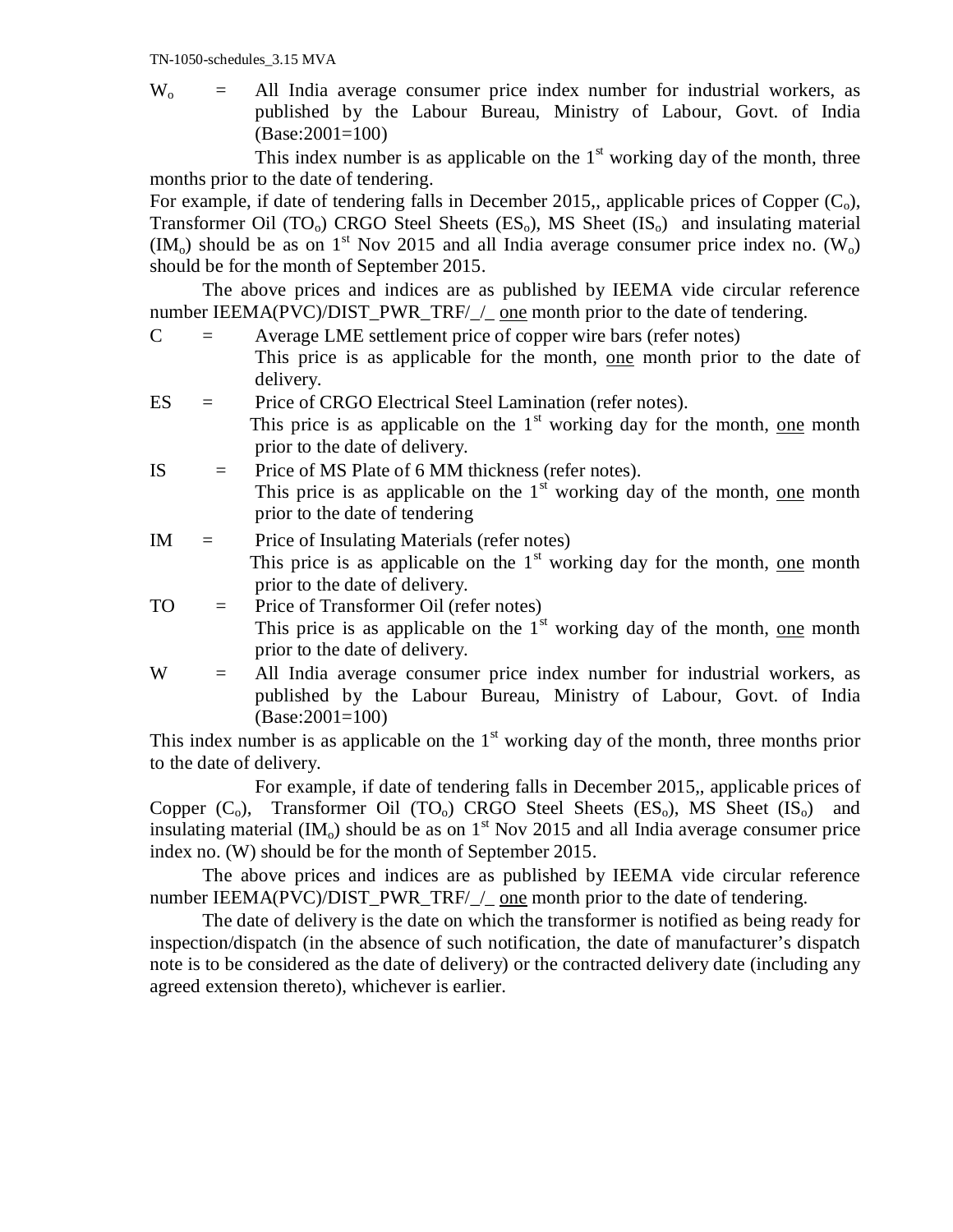TN-1050-schedules\_3.15 MVA

Notes: (a) All prices of raw materials are exclusive of modvatable excise /CV duty amount and exclusive of any other central, state or local taxes, octroi etc. In deemed export contract under special imprest licence, some raw materials which are imported are of duty free. While modvatable CVD is already excluded, the customs duty is also not considered while arriving at the raw material price of imported items.

- (b) Most of the prices are as on first working day of the month.
- (c ) Date of Tendering is the due date of tender submission or date of tender opening whichever is earlier.
- (d) The details of prices are as under:
- 1. The LME price of Copper Wire Bars (in Rs./MT) is the LME average settlement price of Copper wire bars converted in to Indian Rupees with average exchange rate of the month.
- 2. The price of CRGO Electrical Steel Lamination suitable for Transformers of rating up to 10 MVA and voltage up to 33 KV (Non-BEE & energy efficiency levels not as per IS-1180 (part-1):2014) in Rs./MT is the average price as quoted by processing centers of overseas mills and lamination suppliers which is same as applicable for Power Transformers (of rating above 10 MVA or voltage above 33 KV) after removing the applicable Customs duty on the CRGO Electrical Steel.
- 3. Price of steel is the average retail price of MS Plate 6 mm thickness as published by Joint Plant Committee (JPC) in Rs./MT as on 1st working day of the month.
- 4. The average price of Insulating materials (in Rs./Kg) of pre-compressed pressboards of size 3 mm and 10 mm thick, 3200 mm x 4100 mm C&F price in free currency per MT converted into Indian Rupees with applicable exchange rate prevailing as on  $1<sup>st</sup>$  working day of the month as quoted by primary suppliers.
- 5. The price of Transformers Oil (in Rs./K. Ltr) is the average price on exrefinery basis as quoted by two manufacturers for supply in drums.
- (e) Some purchase are purchasing oil immersed Transformers from manufacturers without first filling of oil, Oil for first filling is procured and filled by the purchasers. For such supplies PVC formula, excluding Oil will apply as under:

$$
P = \frac{P_o^{11}}{94} \left( 10 + 33 \frac{C}{C_0} + 24 \frac{ES}{ES_o} + 8 \frac{IS}{IS_o} + 4 \frac{IM}{IM_o} + 15 \frac{W}{W_o} \right)
$$

Where description of P,  $P_0$ , C, ES, IS, IM, W etc. remains same as mentioned earlier.

**Note :- 1. The base date will be 01.04.2016 irrespective of date of tender opening. 2. If there is any contradiction observed in above formula than IEEMA circular IEEMA/PVC/DIST-CU\_2.5-10 MVA/2015 Effective from: 1st June 2015 is final and also available in tender documents namely IEEMA formula at eProcurement documents under TN-1050.**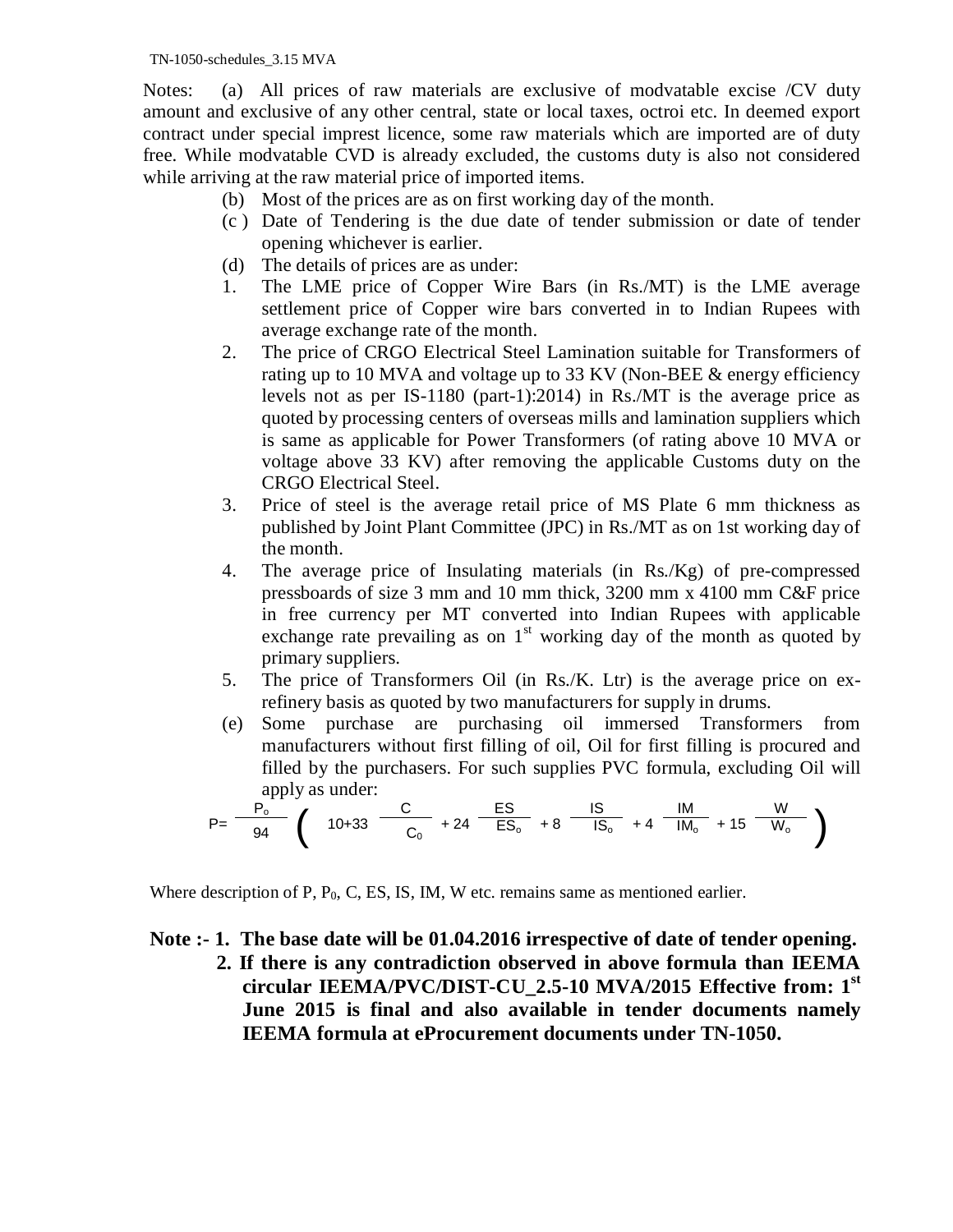## **SCHEDULE-II-A**

### **PRICES & PRICE VARIATION**

- a) The prices quoted shall be variable as per Price Variation Formula given in the Specification (Schedule-III-A) without any ceiling.
- b) If the price variation formula is changed, the same shall be applicable for the price variation. During the transit period when both old and new indices are being circulated, then the admissible Price Variation shall be applicable, which is advantageous to Nigam, and the period from which the old indices are discontinued then the P.V. shall be admissible with the new indices.
- c) The date of delivery applicable for claiming price variation shall be the date prevailing on the first day of Calendar month which shall be determined in the manner prescribed hereunder:-
- (i) When the material is offered within stipulated delivery schedule : For allowing P.V. the date of delivery shall be considered the date on which material is notified as being ready for inspection or date of receipt of inspection call in the office.
- (ii) When the material is offered after expiry of stipulated delivery schedule : For allowing P.V. in the cases supplies are made after the expiry of scheduled delivery, the price prevailing in the last month of the stipulated scheduled delivery or the date on which material is notified as being ready for inspection or date of receipt of inspection call in the office, whichever is beneficial to Nigam shall be allowed.
- (iii) When the material if offered ahead of delivery schedule on the request of Vidyut Vitran Nigam Limited : Normally supplies ahead of delivery schedule shall not be accepted. However in case of urgency of material, if supplies are accepted ahead of delivery schedule, PV shall be allowed on the basis of the material is notified as being ready for inspection or date of receipt of inspection call in the office.
- (iv) When the material is offered ahead of delivery schedule by firm at their own and accepted by Nigam on the request of firm: Normally the request of the firm to accept the material ahead of delivery schedule will not be accepted. In case firm offers supplies ahead of delivery schedule at their own and such request is accepted by Nigam, the price prevailing in the last month of stipulated delivery schedule or the date on which material is notified as being ready for inspection or date of receipt of inspection call in the office, whichever is beneficial to Nigam shall be allowed.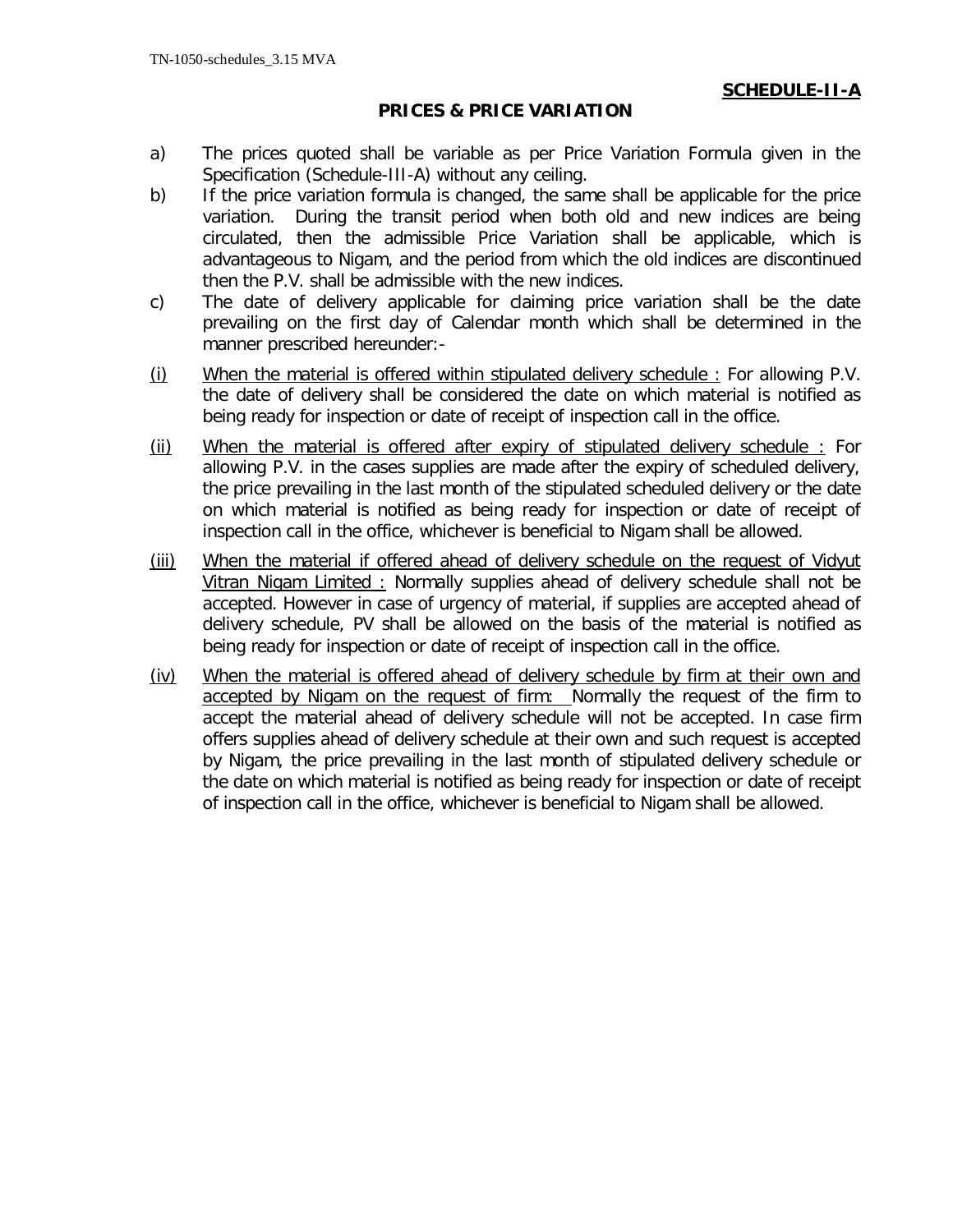

## **AJMER VIDYUT VITRAN NIGAM LIMITED**

## **A Govt. of Rajasthan Undertaking Prescribed technical specification for supply of**

(Name of Material/Equipment/Machinery/T&P etc.)

| S.No. Technical specification   | Name of IS/other         | Other particulars | to |
|---------------------------------|--------------------------|-------------------|----|
| which material/equipment/       | standard specification   | if any.           |    |
| Machinery/ $T\&P$ shall confirm | to which material should |                   |    |
|                                 | confirm                  |                   |    |

Certified that we agree to all the aforesaid technical specification except at S.No……. for which our technical specification shall be as under:-

| S.No. Technical specification                        | Name of IS/other       | Other particulars | to |
|------------------------------------------------------|------------------------|-------------------|----|
| which material/equipment/                            | standard specification | if any.           |    |
| Machinery/T&P shall confirm to which material should | confirm                |                   |    |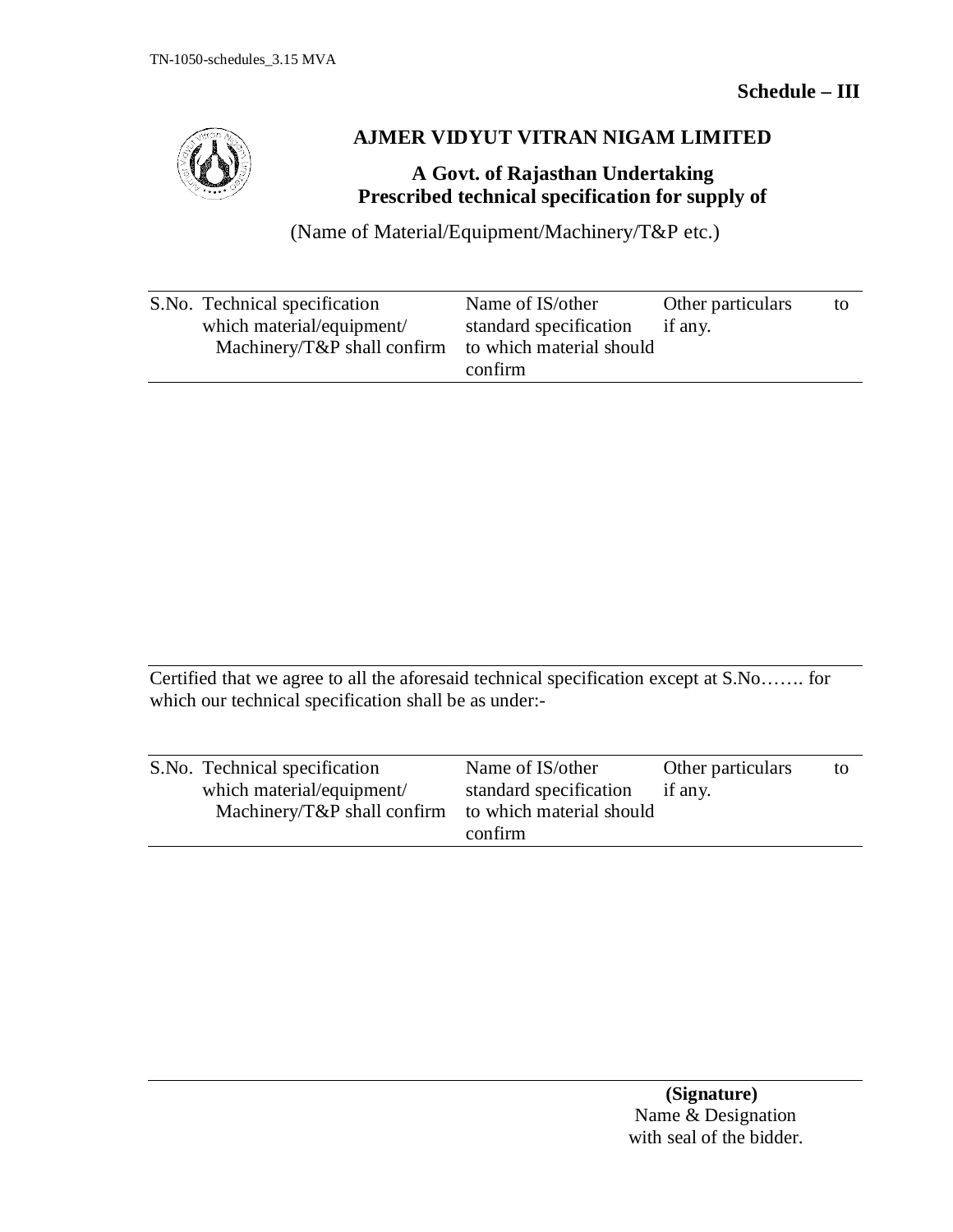# **SCHEDULE-III-A QUALIFICATION REQUIREMENT**

## **ITEM:- 33/11 KV Power Transformers**

## **TN-1050**

The bidder should fulfill following qualifying requirements for successful participation in the tender along with relevant documentary evidence supporting each qualifying requirement without which the offer shall be considered non-responsive & rejected.

### 1.0 **STATUS OF BIDDER:-**

- a) The bidder should be a Manufacturer of offered items. The offers from sole selling agent/ authorized dealers shall not be entertained.
- b) Old/ New suppliers:- Any bidder located within or outside the state of Rajasthan has participated for the first time in a particular Discom & meeting minimum qualification requirement and has supplied the tendered material/or of higher rating in other utility shall be treated as an old supplier. Rajasthan's firms although supplied in past but not meeting minimum quantity supplied criterion including altogether new units which have not supplied any quantity but having adequate & required manufacturing and testing facility and technical know-how of the tendered material shall be considered as new firms and would be eligible for trial order only. In case of supply made to the licensed power utility outside India, the C.A. certificate furnished by firm shall be considered.

### 2.0 **PAST SUPPLY & PERFORMANCE CRITERIA** :-

The bidder shall meet both past supply and performance criteria as detailed below for opening of tenders:-

### **2.01 PAST SUPPLY:-**

- 2.01.1 The bidder is required to quote for minimum **3.33%** of tendered quantity failing which their offer may be considered Non-Responsive.
- 2.01.2 The bidder should have designed, manufactured / fabricated, tested and supplied to utility / Discoms / Govt. Departments at least 2 X QQ (QQ being the quoted quantity) of similar item / higher rating of tendered material / equipment in last 3 financial years from the date of opening of technicalcommercial bid.
- **Note:** Requirement of quantity manufactured, minimum quantity to be offered and amount of Bank Guarantee to be furnished in absence of test certificate shall be reduced to 25% for Rajasthan based units.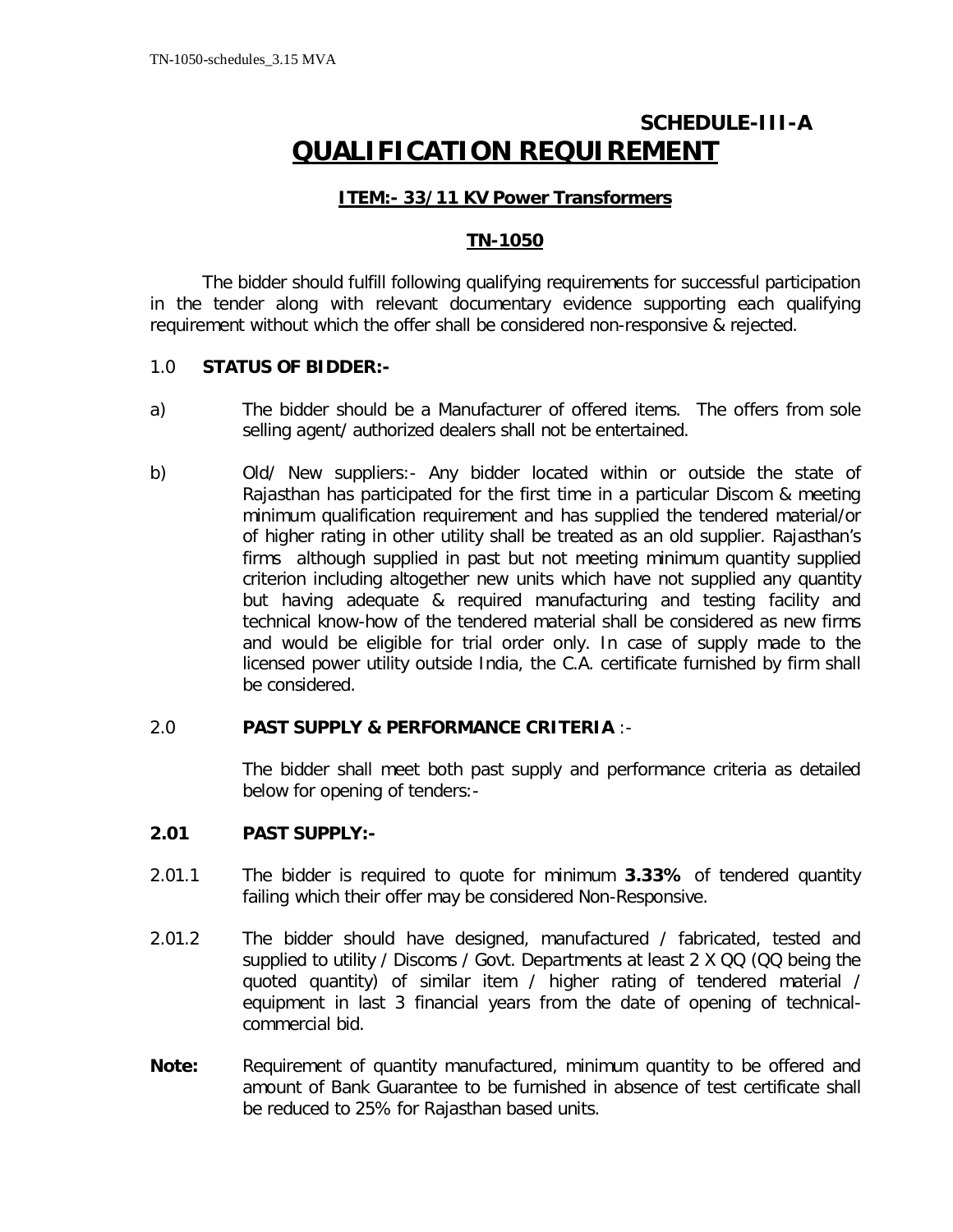2.01.3 In support of fulfillment of the past supply criteria, the bidder shall furnish documentary evidence in the form of certificate from Chartered Accountant in the enclosed prescribed proforma only. This prescribed proforma should be furnished either in original or copy duly attested by Notary. The bidder shall also sign and affix seal on the C.A. Certificate. The certificate should have membership number with the name & address of the chartered accountant. Certificate should clearly indicate the quantity supplied, period of supply, voltage Class, Rating of the Transformer etc. in the format prescribed, any deviation to format or information diverted format, will not be considered and rejected.

> Note:-The material supplied and accepted for same/higher rating for Turnkey projects to a licensed power utility/Govt. shall be considered for the purpose of evaluating criteria. The certificate given by C.A. shall indicate above quantity separately.

### 2.02 **PERFORMANCE CRITERIA:-**

2.02.1 i) If a bidder has supplied up to 50% of ordered quantity in previous tender up to date of opening of subsequent tender and scheduled delivery period expired, the bid of such bidder will not be opened in the Discom for that item.

> ii) However, if the supplies have been completed for a quantity more than 50% but not completed up to date of opening of subsequent tender and scheduled delivery period expired, the quantity equal to the quantity pending in previous tender for that item shall be reduced from the subsequent tender quantity to be allocated to the bidder.

## 3.0 **TYPE TEST CRITERIA:-**

3.01 The bidder shall furnish valid and authenticated type test certificates from a Govt. approved / Govt. recognized / NABL Accredited laboratory / ILAC i.e. International Laboratory Accredited Laboratory (in case of foreign laboratory) of similar rating and design of tendered material/ equipment. Such type test certificates should not be older than **5 years** as on the date of bid opening. For this purpose date of conducting type test will be considered.

> The type test certificate by in house laboratory of tendering firm even if it is a Govt. approved / Govt. recognized / NABL accredited / ILAC accredited, shall not be accepted, in case of their own tender. This will not apply if tendering firm is Govt. company / public Sector undertaking.

## **The above Type test shall be carried out by the firm at the Testing house as specified above. Type test carried out by above testing house at firm's works will not be considered.**

3.02 The bidder should furnish documentary evidence in support of the laboratory whose type test have been furnished, that the said laboratory is a Govt. / a Govt. approved / a Govt. recognized / NABL accredited laboratory / ILAC accredited (in case of foreign laboratory).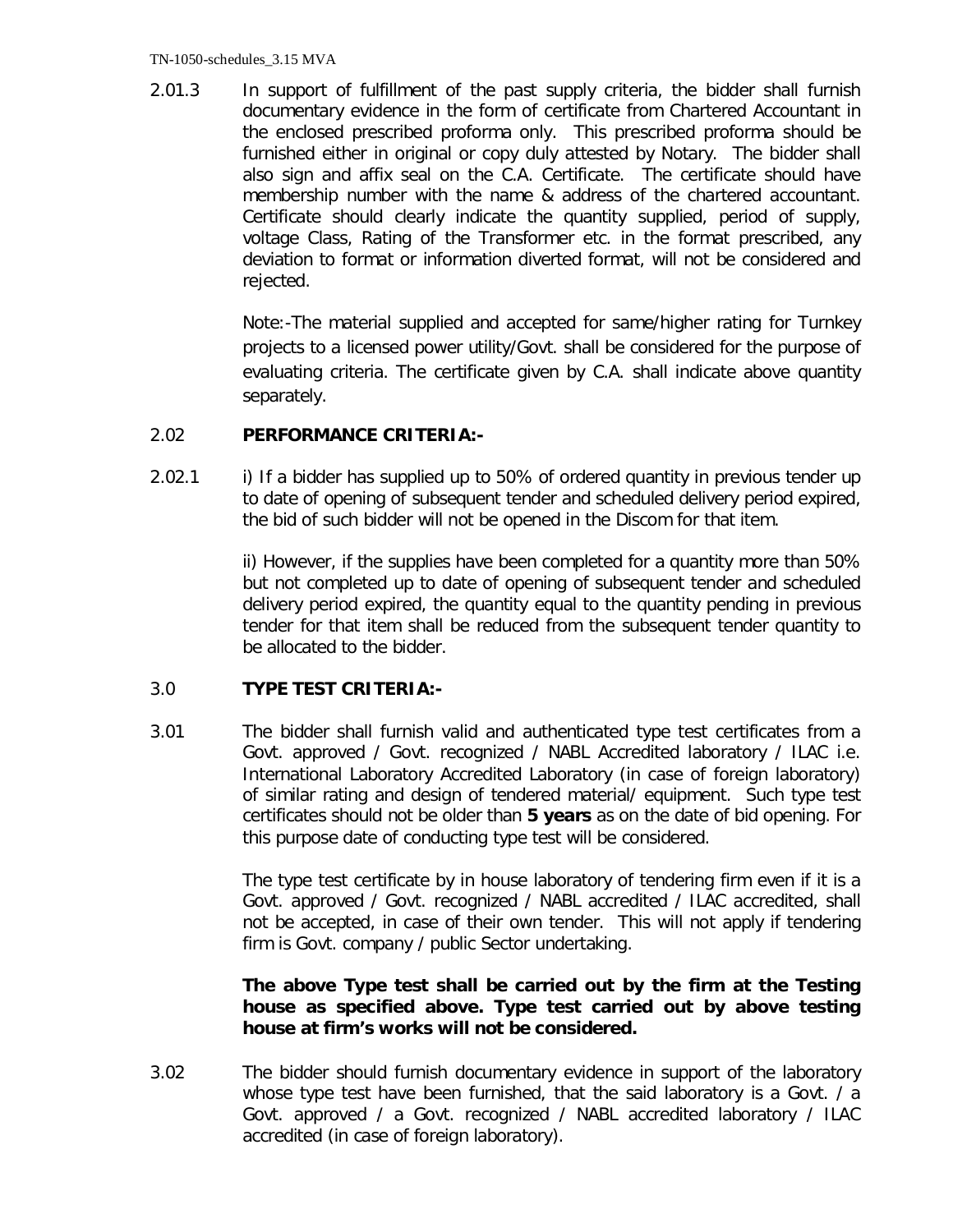- 3.03 The type test certificates shall be furnished either in original or copy duly attested by notary.
- 3.04 The bids of only those bidders shall be considered to be meeting the type test criteria who furnishes complete type test certificate with the bid as per above provision.

However, in the following cases the bid of the bidder may be considered meeting the type test criteria if the bidder furnishes an undertaking stating that valid type test certificate from a Govt. / Govt. approved / Govt. recognized / NABL accredited / ILAC accredited laboratory shall be furnished from first lot (without asking any delivery extension) along with bank guarantee with the technical bid from a Nationalized / Scheduled Bank in prescribed proforma at Schedule-III C or DD/ Pay Order amounting to Rs.5 Lac / Rs.1.5 Lac / Rs.0.5 Lac in case where the value of the purchase (corresponding to tendered quantity) under consideration is more than 1.5 Crore / up to 1.5 Crore/ Upton 0.5 Crore respectively. The initial validity of Bank Guarantee shall be nine months with claim period of three months in addition.

- i) A new Rajasthan based unit who does not possess valid type tests reports subject to technically competent.
- ii) Where one or more type tests) is/ are older than 5 years.
- iii) Where new type tests have been added in the specification.
- iv) Where some changes in respect of type test procedure of existing type tests have been introduced in the relevant standard.
- v) Where a new item is being purchased by Nigam for the first time.
- vi) The Rajasthan & outside Rajasthan firm who does not possess valid type tests certificates, if type test reports of higher rating are furnished.

## **4.0 POOR RECORD OF PERFORMANCE AND DELIVERY :**

The bidder who have been black listed or with whom business relations have been severed **in any of the state Discom** shall not be considered. Severment of business relations will be done in case of following circumstances for the period and with the recovery mentioned against each:

|                                           | i) When vendor does not accept   Forfeiture of EMD/cancellation of vendor registration |  |
|-------------------------------------------|----------------------------------------------------------------------------------------|--|
|                                           | order awarded on its accepted to recover amount of EMD along with severment of         |  |
|                                           | price and terms and conditions business relations for three years from the date of     |  |
| or does not comply with   issue of order. |                                                                                        |  |
| contractual formalities.                  |                                                                                        |  |
|                                           | ii) When vendor complies with Levy of maximum recovery on account of delay in          |  |
| contractual formalities but does          | delivery along with severment of relations for a period                                |  |
| not commence supplies.                    | of 2 years from the date of issue of order or in next                                  |  |
|                                           | two bids whichever is later along with forfeiture of                                   |  |
|                                           | EMD / cancellation of vendor registration.                                             |  |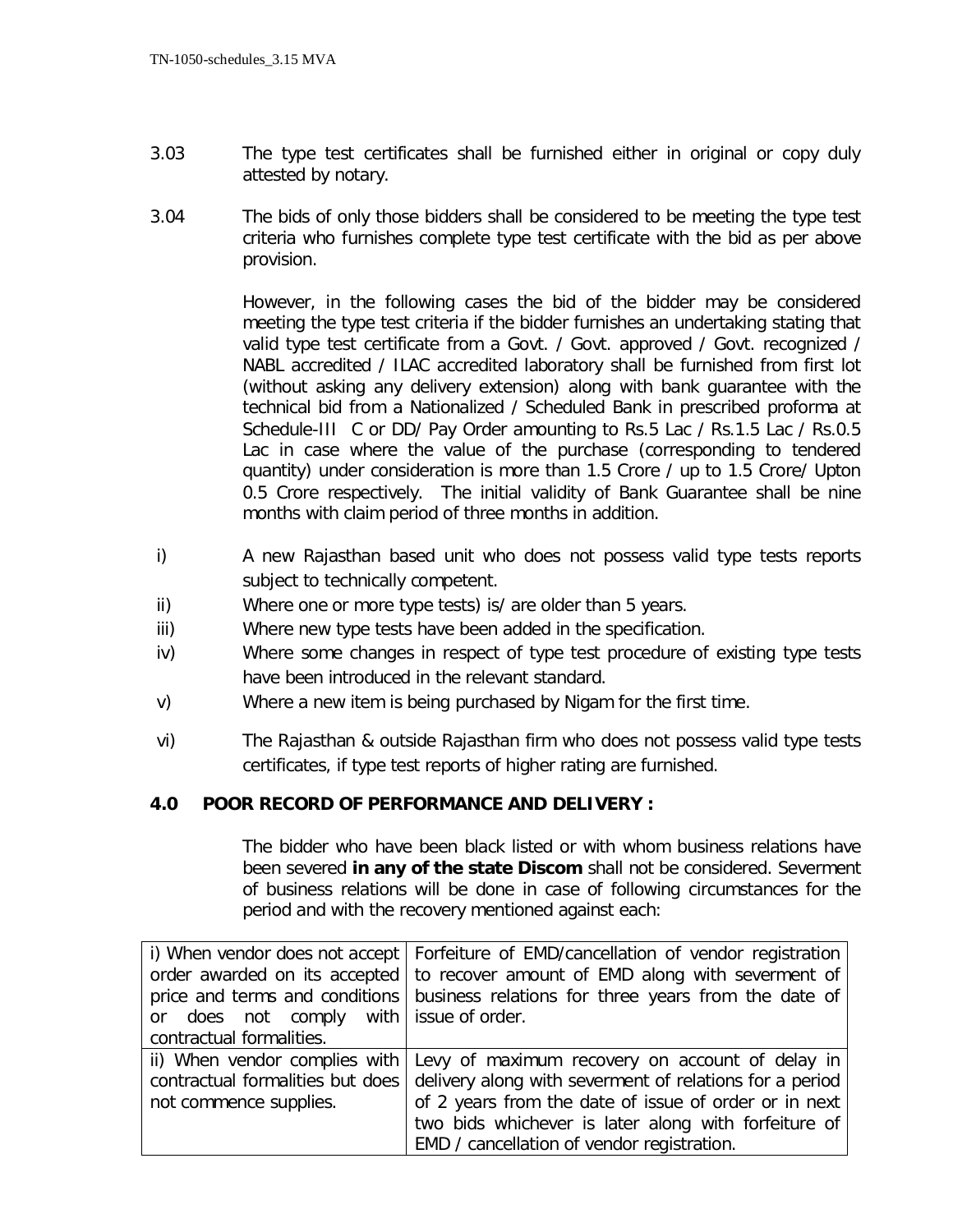### **5.0 (A) Black listing of a firm:**

After having given Show Cause Notice of 30 days, and having established & cogent reasons for blacklisting of the firm as given below, the firm should immediately be blacklisted for a period of 5 years indicating reasons of doing so, in the letter itself, and a copy of such blacklisting should be given to the firm, with the approval of CLPC:-

(i) There are sufficient and strong reasons to believe that the supplier or his employee has been guilty of malpractices such as manhandling/misbehavior with Government official by supplier or his partner/employee, bribery, corruption or abatement of such a offence in a position where he could corrupt Nigam's official, fraud, vitiating fair tender process including substitution of or interpolation in tender, mis-representation, pilfer-aging or unauthorized use or disposal of Nigam's material issued for specific work etc.

(ii) Where a supplier or his partner or his representative has been convicted by a court of Law for offences involving moral turpitude in relation to the business dealing or where security considerations including suspected disloyalty to the Nigam/state so warrant the blacklisting.

(iii) If the State Bureau of Investigation or any other authorized investigating agency recommends for blacklisting after completing the investigation.

Note: - 1 If a supplier after having tendered for a supply or after negotiations gives application voluntarily vitiating the fair tendering process, it shall also tantamount to malpractice.

Note:-2 A register containing the reasons for blacklisting the supplier as also the names of all the partner of the suppliers and the allied concerns coming within the effective influence of the blacklisted supplier will be maintained.

Note: - 3 A register of black listed supplier will be maintained which will not only include suppliers enlisted with the Enlisting Authority but also black listed suppliers in Nigam.

Note :-4 A Black listed supplier (i) shall not be entitled for registration in any of the Discom (ii) shall not be awarded any supply order in future in any Discom during the notified period.(iii) his registration if any shall stand cancelled immediately and his registration security /EMD/S.D. shall stand forfeited. (iv) In case of blacklisting of the firm by any one of Discom for the cogent prescribed reason(s) as stipulated above, the same shall be applicable to all the three Discoms and as a consequence of blacklisting, all the pending orders to that firm, will be cancelled in all three (3) Discoms with immediate effect. However in respect of completed/executed contract G.P. obligations as well as other liabilities shall be fulfilled by the supplier.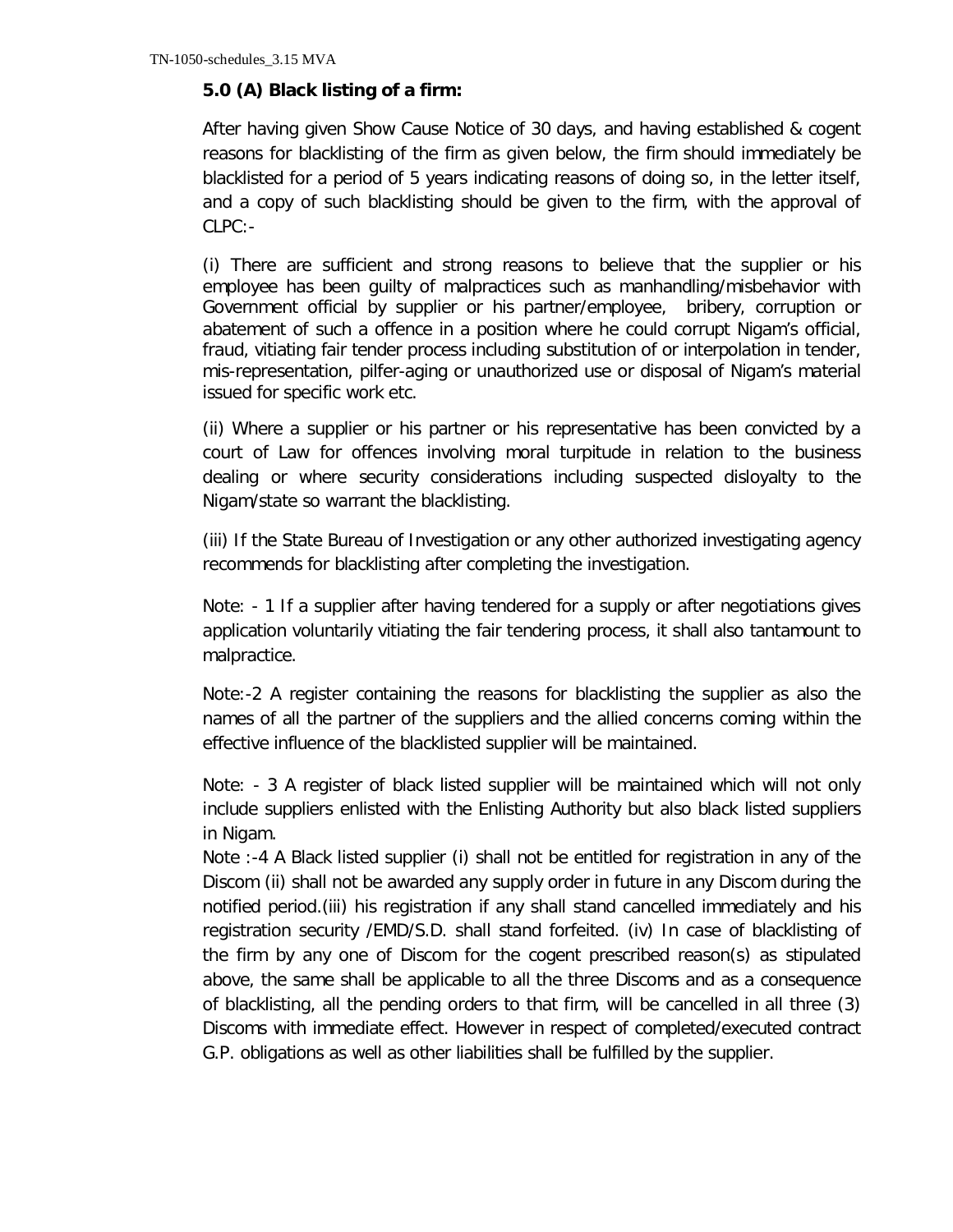## **B) Severment of Business relation:**

(a) After having given Show Cause Notice of 30 days, and having established & cogent reasons for Severment of business relation as given below, the firm should immediately be severed the business relations for a period of 2 to 3 years indicating reasons of doing so, in the letter itself, and a copy of such severment should be given to the firm, with the approval of CLPC:-

(i) The supplier continuously refuses to pay Nigam dues without showing adequate reasons and where the purchasing authority is satisfied that no reasonable dispute attracting reference to Settlement Committee or Court of Law exists for the supplier's action of non-supply.

(ii) When vendor does not accept LOI/detailed purchase order awarded on its accepted prices and terms & conditions or does not comply with the contractual formalities.

(iii) When vendor/supplier who otherwise completed contractual formalities but does not commence supplies on the date of opening of technical bid of the fresh tender/completion of schedule delivery period whichever is later.

**Note-1**-In case supplier does not deposit outstanding dues towards Nigam, even after completion of severment period, the period of severment will continue.

**2.** Severment done purely/ mainly on account of non-deposition of dues against the supplier/vendor/contractor could be lifted by CLPC, if the dues are deposited prior to the expiry of such severment period.

3. Severment done by one Discom for non-supply of material and /or corresponding non-recovery of dues will not be effective in other Discoms except in respect of common purchase cases of three Discom.

4.On severment of business, the EMD/SD/vendor registration security will be forfeited.

5. The orders in execution satisfactorily will not be cancelled other than the order on which severment have been done.

## **(C) DEBARMENT**

Reasons on which Debarment can be made:-

(i) The competent authority may debar the supplier on account of his performance or other disabilities, if it is no longer considered fit to remain under vendor registration as per his obligation under vendor registration.

(ii) If at any subsequent stage of inspection of firms after award of contract, it is found that firm does not have sufficient tech. staff or required/necessary technical equipments, the purchasing authority can debar the firm for one year or next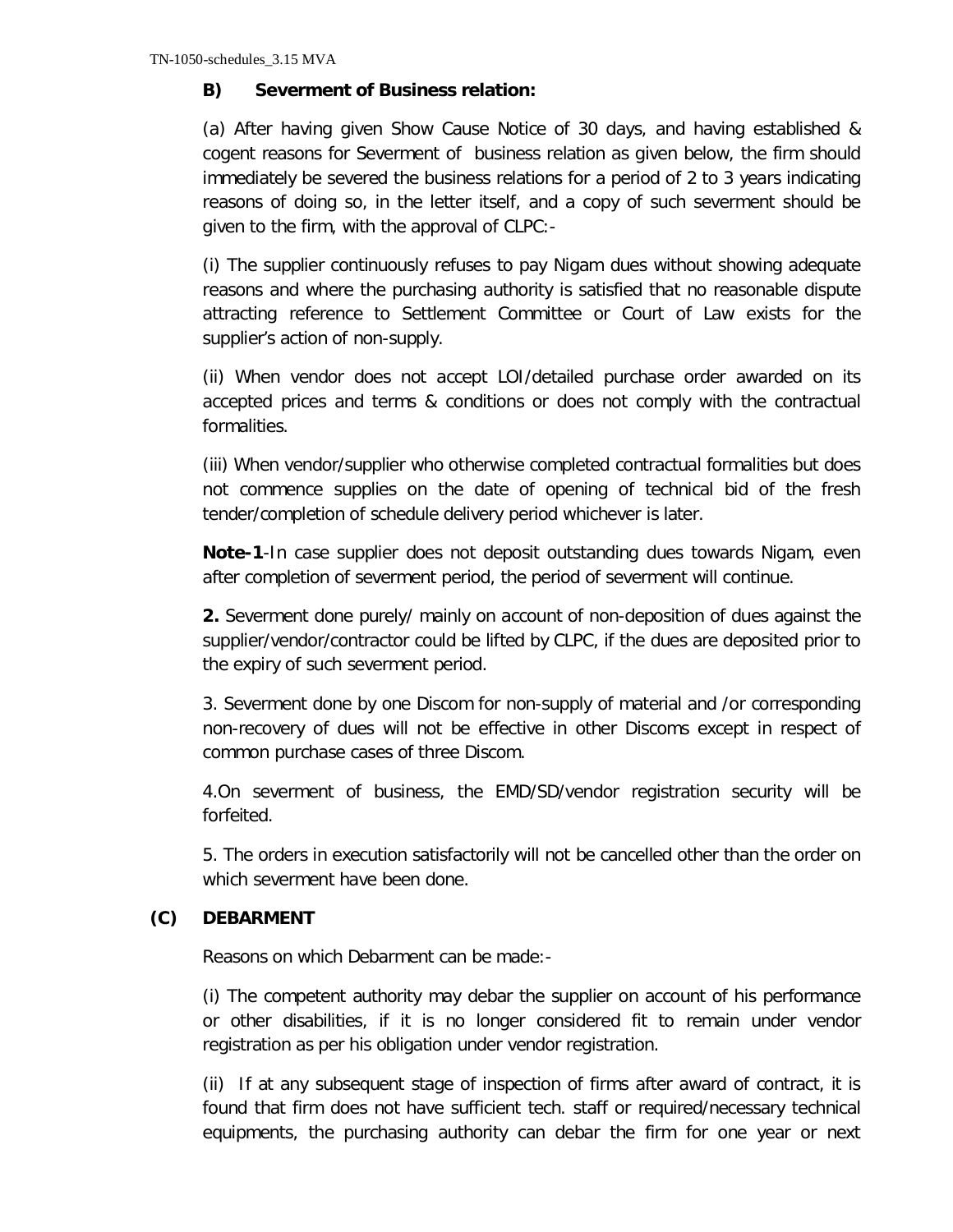tenders whichever is later. The debarment will be lifted only on re-inspection of firm's works; the defects noticed earlier are fully rectified to the satisfaction of Nigam**.** 

(iii) When contract agreement executed and supplies commenced but could supply only up to 50% of ordered quantity and scheduled delivery period expired, then the firm can be debarred for one year or next tender whichever is later in that Discom only for that particular item/rating/ capacity/size etc.

(iv) The suppliers who have been awarded contract for supply of material is not adhering to the periodic delivery schedule, the contract awarding authority reserve the right to terminate the contract and may debar the firm in participating in tender for a period of 2 to 3 years.

Note:-1. On debarment, the EMD/ SD/Vendor Registration security shall be forfeited. Note:-. 2. If the firm is debarred in one Discom for any reasons then the same should not be applicable in other Discom subject to exception that in case of common Discoms purchases such debarment of a firm would be applicable to all three Discoms for that particular item and rating/capacity/size etc.

## **6.0 APPEALS AND APPLICATIONS:-**

Appeal against the order of blacklisting, severment and debarment can be filed before BOD within a period of 3 months from the date of intimation. The letter of appeal will be addressed to the order placing authority. Who will process the case for placing the matter in B.O.D. with in a period 60 days. The BOD may reduce or waive the penalty, if sufficient reasons/supporting documents are furnished by the supplier.

## **GENERAL CONDITIONS : - (ALL CONDITIONS BE DULY SIGNED & SEALED)**

- I) The bidder shall clearly indicate the deviations such as `Technical Deviation & Commercial Deviations' in the prescribed proforma only. The deviations indicated elsewhere in the bid shall not be accepted.
- II) The bidder must clearly fill up each and every particular of guaranteed technical particulars annexed with Technical Specifications otherwise he will be responsible for Technical Non-responsiveness.
- III) All documents required in the prescribed format are to be furnished along with the bid itself only except an attested copy of BIS license (wherever it is required), failing which the bid will be summarily rejected.
- IV) However, a copy of BIS License may be submitted by the bidder up to the official working hours of one working day prior to the schedule / notified date of opening of price bid.

-----------------------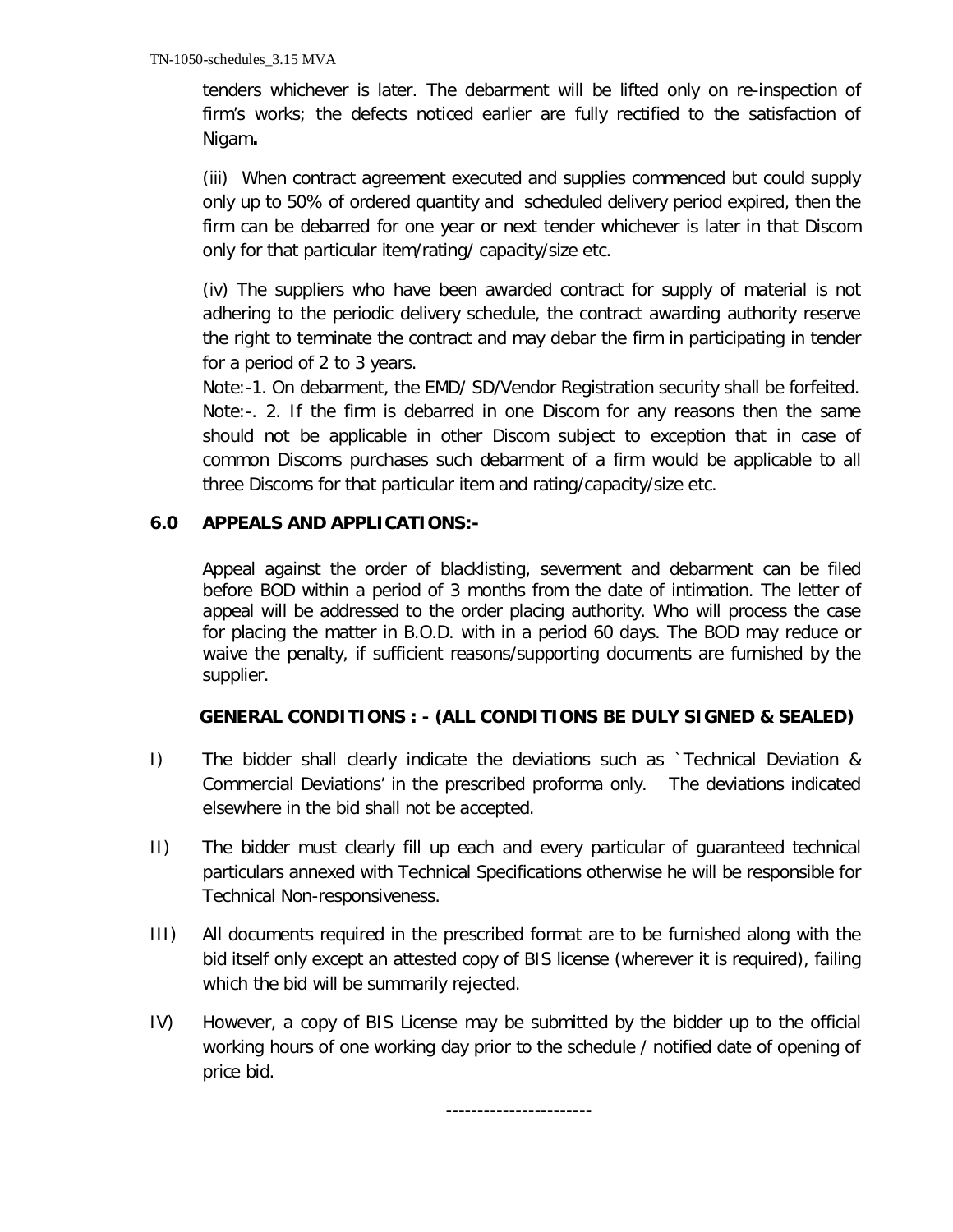# **Schedule – III -B**

## **BANK GUARANTEE IN LIEU OF FURNISHING OF TYPE TEST CERTIFICATE (On Rajasthan Non-Judicial Stamp Paper of appropriate value)**

### **To,**

The Superintending Engineer (MM), Ajmer Vidyut Vitran Nigam Limited, Panchsheel Nagar, Makarwali Road, Ajmer- 305004.

Dear Sir,

Whereas Ajmer Vidyut Vitran Nigam Limited, Ajmer (hereinafter called the Purchaser) has issued a tender enquiry under TN\_\_\_\_\_\_\_\_\_ for procurement of \_\_\_\_\_\_\_\_\_\_\_\_\_\_\_\_\_\_\_\_ (name of material).

Whereas M/s \_\_\_\_\_\_\_\_\_\_\_\_\_\_\_\_\_\_\_\_\_\_\_\_\_\_\_\_(hereinafter called the bidder) has furnished a bid for supply of \_\_\_\_\_\_\_\_\_\_\_\_\_\_\_\_\_\_\_ to the Superintending Engineer (MM), Ajmer Vidyut Vitran Nigam Limited, Ajmer or his nominated officer(s).

Whereas in accordance with the provision of the specification of the aforesaid TN\_\_\_\_\_\_\_\_\_\_, the bidder can deposit a bank guarantee in lieu of the requirement of furnishing the type test certificates.

Whereas M/s \_\_\_\_\_\_\_\_\_\_\_\_\_\_\_\_\_\_\_\_\_ (the bidder) have requested us (Name of the Bank) to furnish the bank guarantee, in lieu of the type test certificate, for an amount equivalent to Rs.\_\_\_\_\_\_\_\_\_\_\_\_\_\_ (in words also) only.

Under this Bank Guarantee, we (Name of the Bank) hereby undertake unconditionally and irrevocably to guarantee as primary obligator and not as Surety merely, the payment to the purchaser on his first demand without whatsoever right of objection on our part and without his first claim to the bidder, in the amount not exceeding (amount of guarantee in figures and words).

Payment pursuant to this undertaking will be demanded by the purchaser from the Bank and will be met by the Bank without question in the case in which the bidder, on receipt of the order and/ or after the acceptance of this tender, makes default in furnishing the required type test certificates. As to whether the occasion or ground has arisen for such demand the decision of the Superintending Engineer (MM), Ajmer Vidyut Vitran Nigam Limited shall be final.

The liability of the Bank shall not at any time exceed Rs.\_\_\_\_\_\_\_\_\_\_ (Rupees  $\Box$ ).

The undertaking will be determined on but will not withstanding such determination, continue to be in force till the expiry of 3 months from that date.

No indulgence or grant of time by the purchaser to the bidder without the acknowledgement of the Bank will discharge the liabilities of the Bank under this guarantee.

The guarantee herein contained shall not be affected by any change in the constitution of the bidder.

All disputes arising under the said guarantee between the Bank and the bidder or between the bidder and the purchaser pertaining to the guarantee shall be subject to the jurisdiction of Courts only at AJMER in Rajasthan.

The Bank further undertake not to revoke this guarantee during its currency except with the previous consent of the Superintending Engineer (MM), Ajmer Vidyut Vitran Nigam Limited, Ajmer.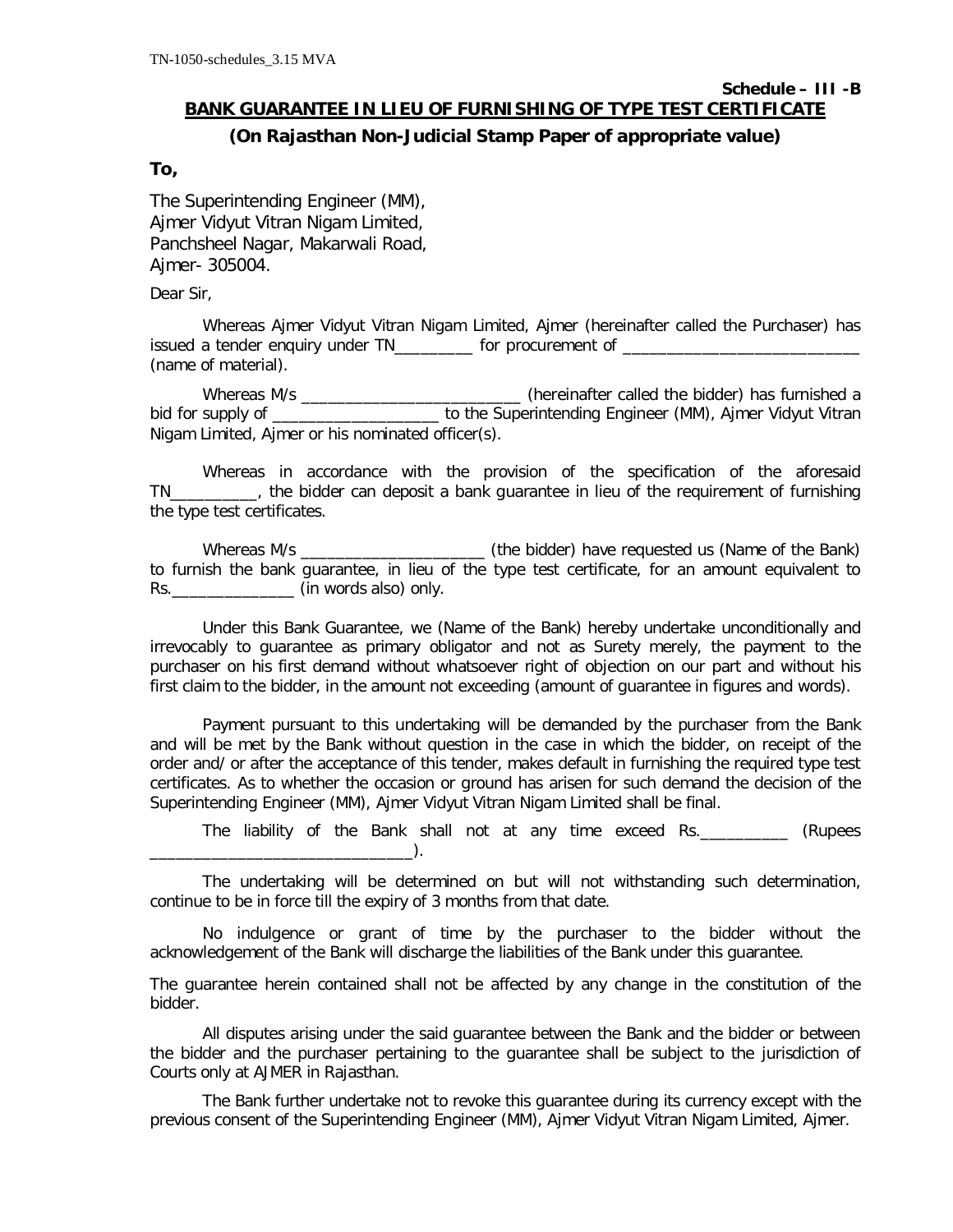TN-1050-schedules\_3.15 MVA

Notwithstanding anything contained herein before, the Bank's liability under this guarantee i.e. restricted to Rs.\_\_\_\_\_\_\_\_\_\_\_\_ (Rupees \_\_\_\_\_\_\_\_\_\_\_\_\_\_\_\_\_\_\_\_\_\_) and the guarantee shall remain in force **upto \_\_\_\_\_\_\_\_\_**. Unless demand or claim in writing is presented on the Bank within three months from that date, the Bank shall be released and discharged from all liabilities there-under. However, the validity of the bank guarantee shall be extended as and when required by the purchaser.

IN WITNESS WHEREOF the Bank has executed these presents the day \_\_\_\_\_\_\_\_ month \_\_\_\_\_\_\_\_\_\_and year\_\_\_\_\_\_\_\_\_\_\_\_.

Yours faithfully,

 (Bankers) EXECUTANT

Witnesses:

1.

2.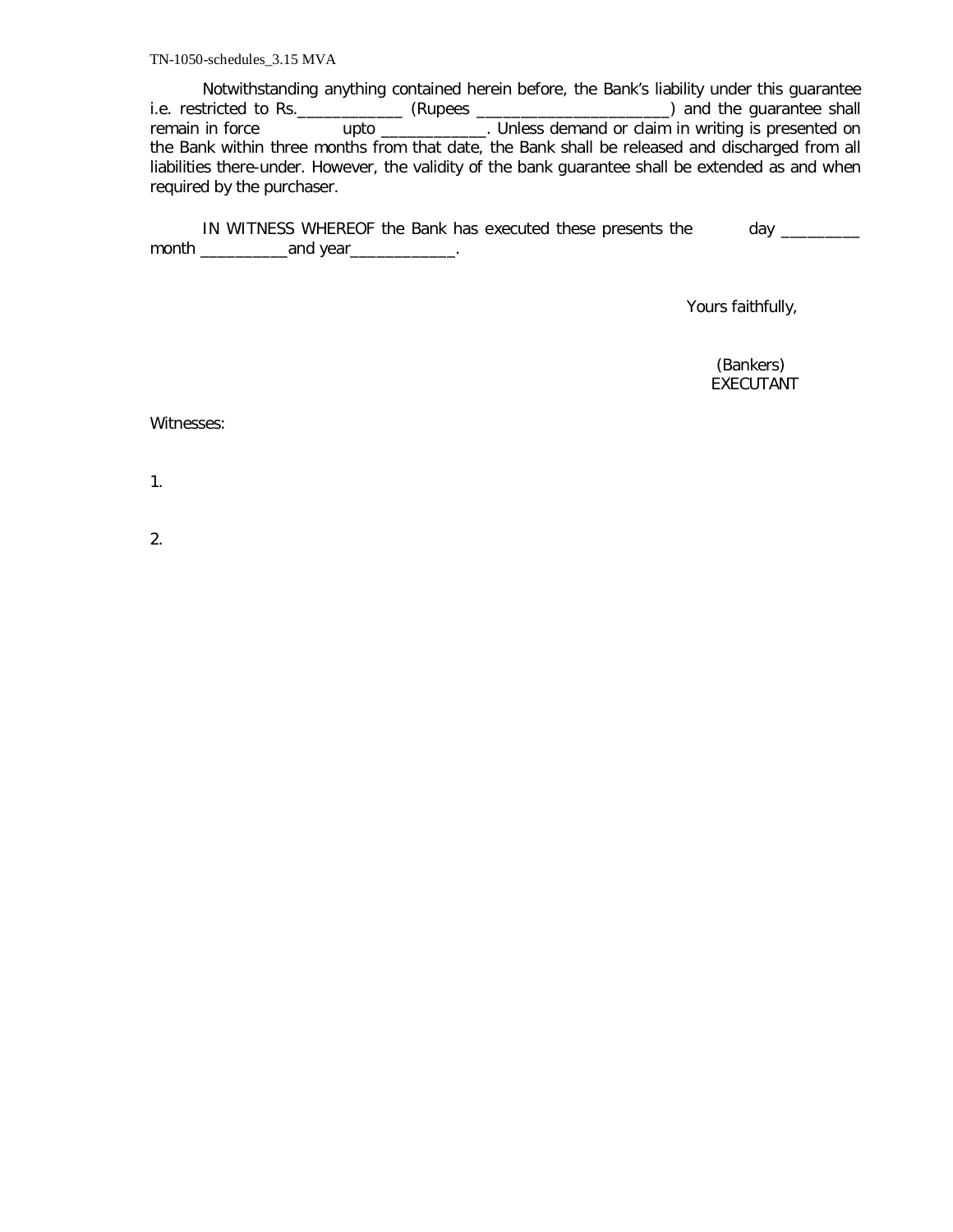### **Must be filled-in by the tenderer and attach with technical bid (Part-I)**

To,

The Superintending Engineer (MM), Ajmer Vidyut Vitran Nigam Limited, ajmer.

Dear Sir,

With reference to your invitation to tender against specification No. AVVNL/SE(MM)/E1A8/TN-1050 we agree to supply the following quantity:-

|   | Particulars of item       | Tendered | Qty.    | Justification of    | Status of        |
|---|---------------------------|----------|---------|---------------------|------------------|
| N |                           | Quantity | Offered | quantity offered as | <b>Type Test</b> |
|   |                           | (Nos.)   |         | per Qualifying      | Certificates.    |
|   |                           |          |         | Requirement.        |                  |
|   |                           |          |         |                     |                  |
|   | 3.15 MVA 33/11 KV         | 454      |         |                     |                  |
|   | <b>Power Transformers</b> |          |         |                     |                  |

- 1. The offer is valid for a period of 120 days from the date of opening of this tender.
- 2. The base date of prices will be 01.04.2016 (as per IEEMA latest circular) irrespective of date of tender opening.
- 3. It is noted that the quantities as mentioned in the specification are approximate and we agree to supply any quantity as per your requirement.
- 4. The delivery shall strictly be in accordance with our delivery clause as given in **Schedule-VIII** of this specification. In case we fail to deliver the material as indicated in the clause No. 1.23 of G.C.C. (Schedule-II), we are liable to pay recovery for delay in delivery as per clause No. 1.24 of this Schedule-II of this specification. The material shall conform to your specification No. AVVNL/SE(MM)/E1A8/TN-1050 and as per relevant ISS in all respect.
- 5. We confirm that we agree to all the terms & conditions as well as the technical stipulations of your specification No. AVVNL/SE(MM)/E1A8/TN-1050 and there are no deviations other than as specified in the **Schedule VI (A&B).**

Yours faithfully,

 Signature of tenderer with stamp Dated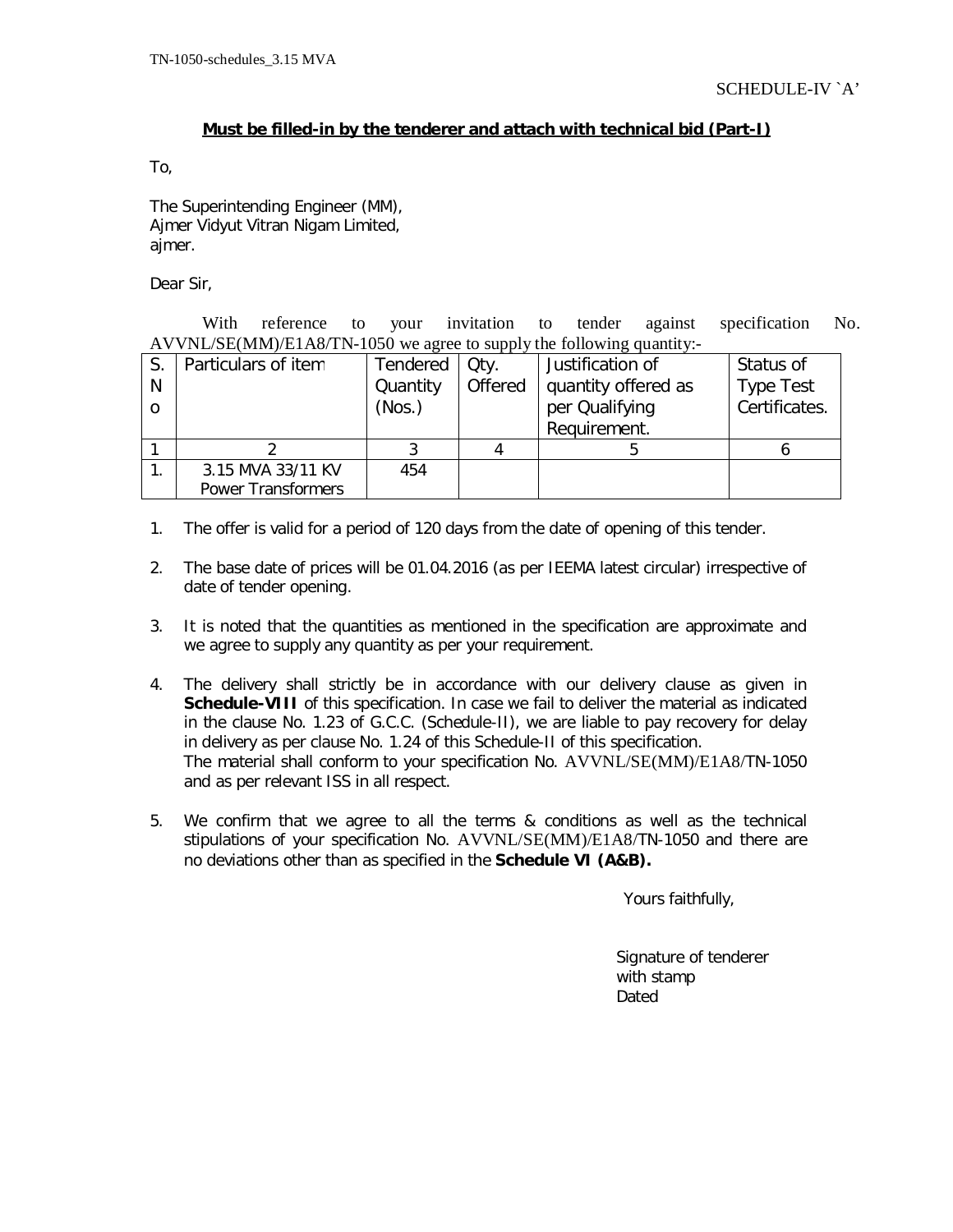**Schedule – V**



# **AJMER VIDYUT VITRAN NIGAM LIMITED**

## **A Govt. of Rajasthan Undertaking**

Statement of guaranteed technical particulars and other performance data for supply of ……………………………………….. (Name of material) against specification no..………………………..

S.No. Particulars of technical & other performance data guaranteed.

Certified that we agree to all the aforesaid technical particulars and other performance data except following :-

| S.No. | Particulars of technical & other | Reasons for           |
|-------|----------------------------------|-----------------------|
|       | Performance data                 | deviations/departure. |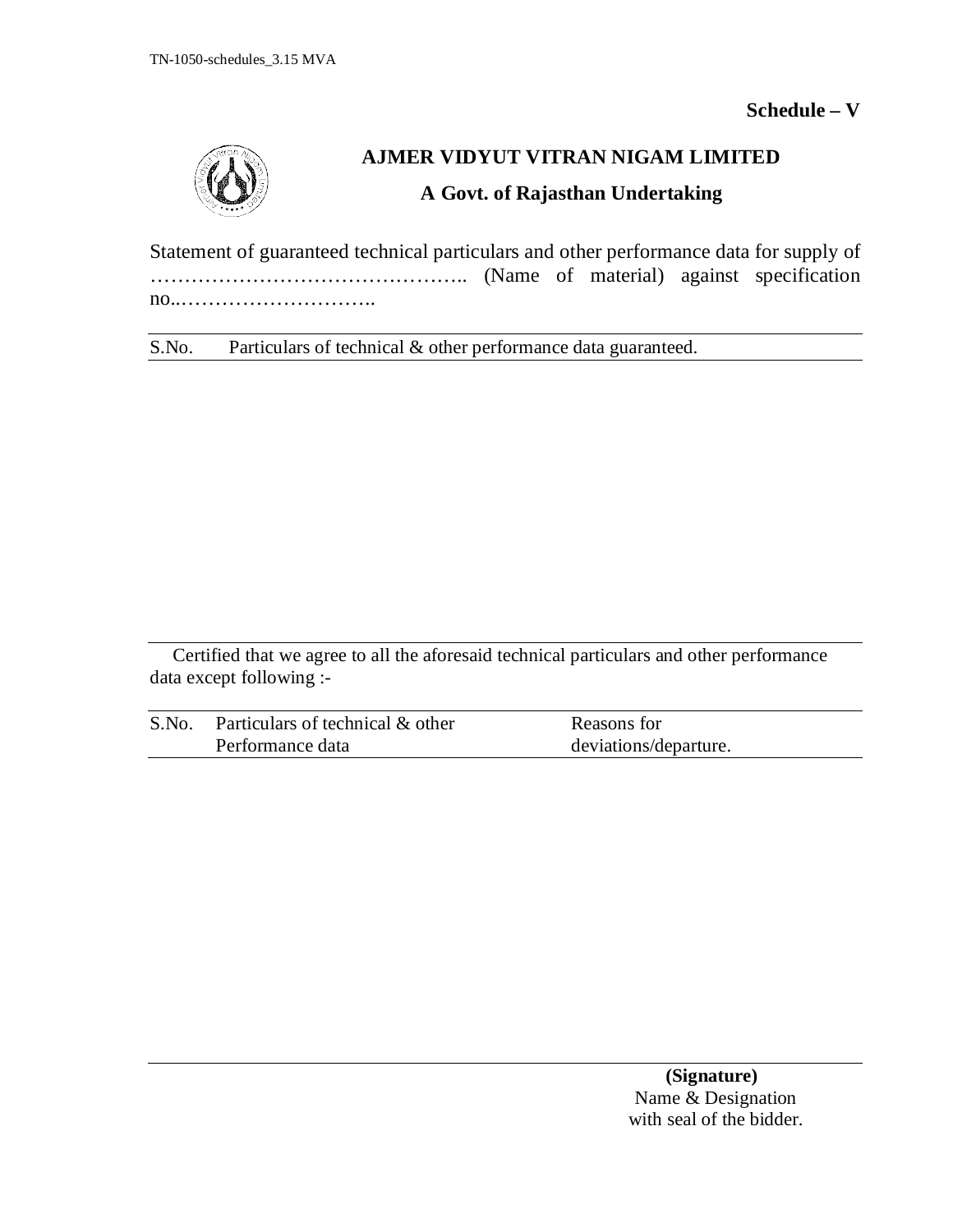

**Schedule-V**

|                | (To be filled by the Bidder) |                                                                                                                                |            |          |  |
|----------------|------------------------------|--------------------------------------------------------------------------------------------------------------------------------|------------|----------|--|
|                |                              | Schedule of Guaranteed Technical Particulars Against TN-1050 for<br>supply of 3.15 MVA Power Transformers                      |            |          |  |
| Sr.<br>No.     |                              | <b>Particulars</b>                                                                                                             | Unit       | 3.15 MVA |  |
| 1              |                              | Manufacturer's Name<br>a) Postal Add.<br>b) Works Add.                                                                         |            |          |  |
| $\overline{2}$ |                              | Type, Make & Country of origin                                                                                                 |            |          |  |
| 3.A            |                              | <b>Rated Voltage</b>                                                                                                           |            |          |  |
|                | a                            | Voltage between phases on HV<br>side at No LOAD                                                                                | KV         |          |  |
|                | b                            | Voltage between phases on LV<br>side at No LOAD                                                                                | <b>KV</b>  |          |  |
| 3.B            |                              | <b>Rated Current</b>                                                                                                           |            |          |  |
|                | a                            | <b>Rated HV Current</b>                                                                                                        | Amp.       |          |  |
|                | b                            | Rated LV current                                                                                                               | Amp.       |          |  |
| 4              |                              | Continuous Max. rating (CMR)<br>under peak ambient air temp.<br>50deg C with temperature rise<br>as per item 7                 | <b>KVA</b> |          |  |
| 5              | a                            | Over load for time of one hour                                                                                                 | Min.       |          |  |
|                | $\mathsf b$                  | 20% overload duration                                                                                                          | Min.       |          |  |
|                | C                            | 10% overload duration                                                                                                          | Min.       |          |  |
| 6              |                              | Method of connection                                                                                                           |            |          |  |
|                | a                            | HV winding                                                                                                                     |            |          |  |
|                | b                            | LV winding                                                                                                                     |            |          |  |
| $\overline{7}$ |                              | Vector group reference                                                                                                         |            |          |  |
| 8              | Ť                            | Max. temp. rise obtained by the<br>transformer when run at the<br>max. continuous rating at a peak<br>ambient temp. of 50 degC |            |          |  |
|                | $\mathsf{a}$                 | of winding by resistance                                                                                                       | deg C      |          |  |
|                | b                            | of oil by thermometer                                                                                                          | deg C      |          |  |
|                | ii.                          | The hottest spot temp.on an<br>annual weighted average<br>ambient temp.of 35 deg. C                                            | deg C      |          |  |
| 9              |                              | Type of cooling                                                                                                                |            |          |  |
| 10             |                              | Indoor/outdoor installation                                                                                                    |            |          |  |

11 | Range of voltage variation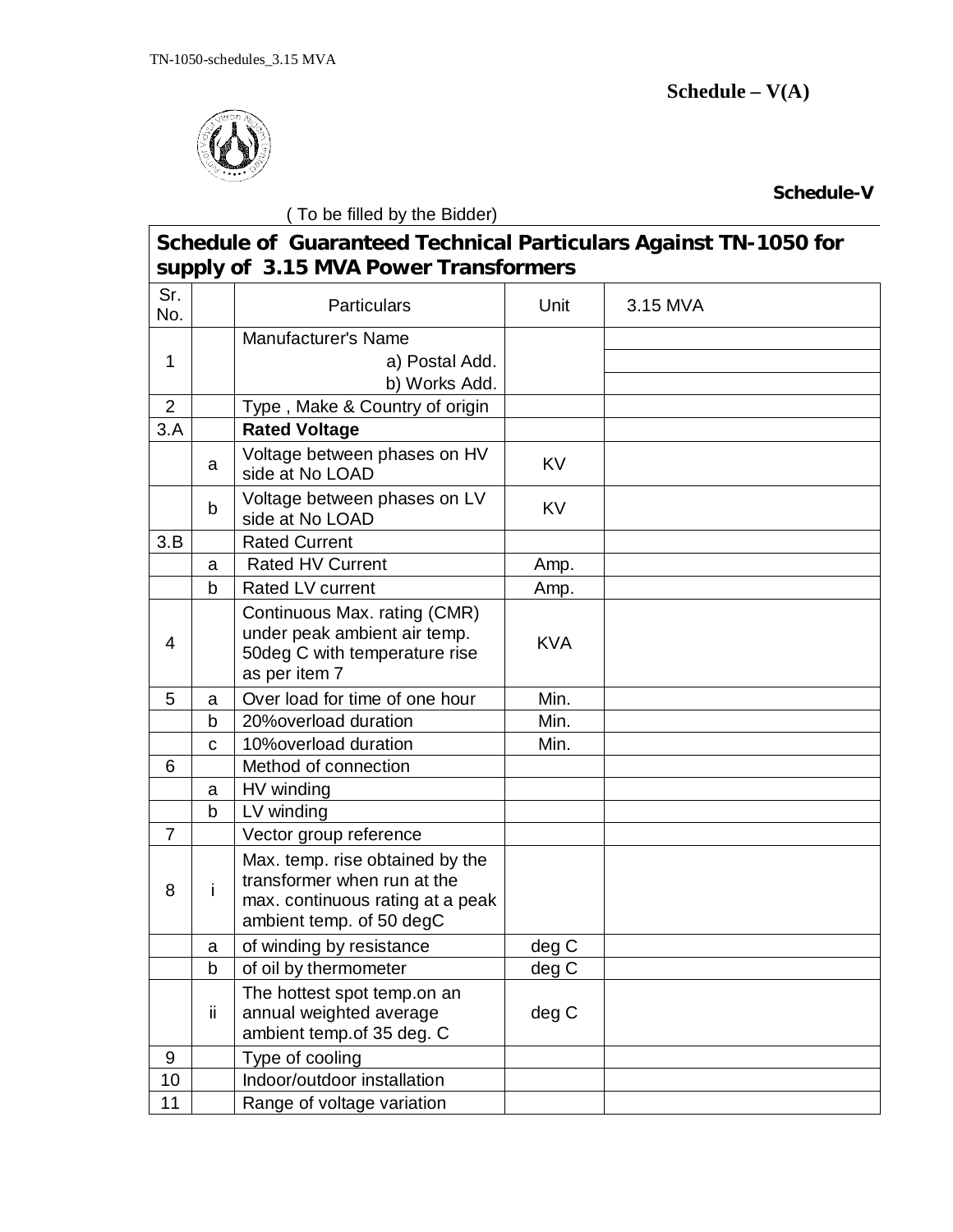| 12 |     | % Variation of steps & No. of<br>steps /positions                                                                                          |           |  |
|----|-----|--------------------------------------------------------------------------------------------------------------------------------------------|-----------|--|
| 13 |     | Is volts/turn constant regardless<br>of tap position?                                                                                      |           |  |
| 14 |     | Magnetising current in Amp.<br>&P.F. at rated voltage<br>&frequency                                                                        |           |  |
| 15 |     | Maximum Guaranteed No Load<br>Loss at rated current, rated<br>frequency &rated voltage                                                     | <b>KW</b> |  |
| 16 | a   | <b>Maximum Guarnteed Load Loss</b><br>at rated current, rated voltage &<br>rated freq at a ref. temperature<br>of 75 deg. C(AT NORMAL TAP) | <b>KW</b> |  |
|    | b   | Maximum Guarnteed Load Loss<br>at current voltage & rated freq at<br>temperature of 75 deg. C(AT<br>MIN. TAP)                              | <b>KW</b> |  |
|    | C   | Max. Total guarnteed loss at<br>rated current, rated voltage&<br>rated freq, at 75 deg. C(At<br>Normal Tap)                                | <b>KW</b> |  |
|    | d   | Max. Total guarnteed loss at<br>current voltage& rated freq, at<br>75 deg. C(At min. tap for heat<br>run test only)                        | <b>KW</b> |  |
| 17 | a   | Resistance of HV winding per<br>phase at 75 deg. C(App. at<br>normal tap)                                                                  | Ohm       |  |
|    | b   | Resistance of LV winding per<br>phase at 75 deg. C                                                                                         | Ohm       |  |
| 18 |     | Efficiency at 75 deg.C                                                                                                                     |           |  |
|    | a   | Unity Power Factor :-                                                                                                                      |           |  |
|    | i   | 100% Load                                                                                                                                  | %         |  |
|    | ii  | <b>75% Load</b>                                                                                                                            | $\%$      |  |
|    | iij | <b>50% Load</b>                                                                                                                            | %         |  |
|    | iv  | 25%Load                                                                                                                                    | %         |  |
|    | b   | Maximum efficiency and<br>corresponding % load at which<br>Occurs                                                                          | %         |  |
|    | C   | 0.8 power Factor                                                                                                                           |           |  |
|    | j.  | 100% Load                                                                                                                                  | %         |  |
|    | ii  | 75% Load                                                                                                                                   | $\%$      |  |
|    | iij | <b>50% Load</b>                                                                                                                            | %         |  |
|    | iv  | 25%Load                                                                                                                                    | $\%$      |  |
| 19 |     | Reactance drop at rated current<br>and rated freq.                                                                                         | %         |  |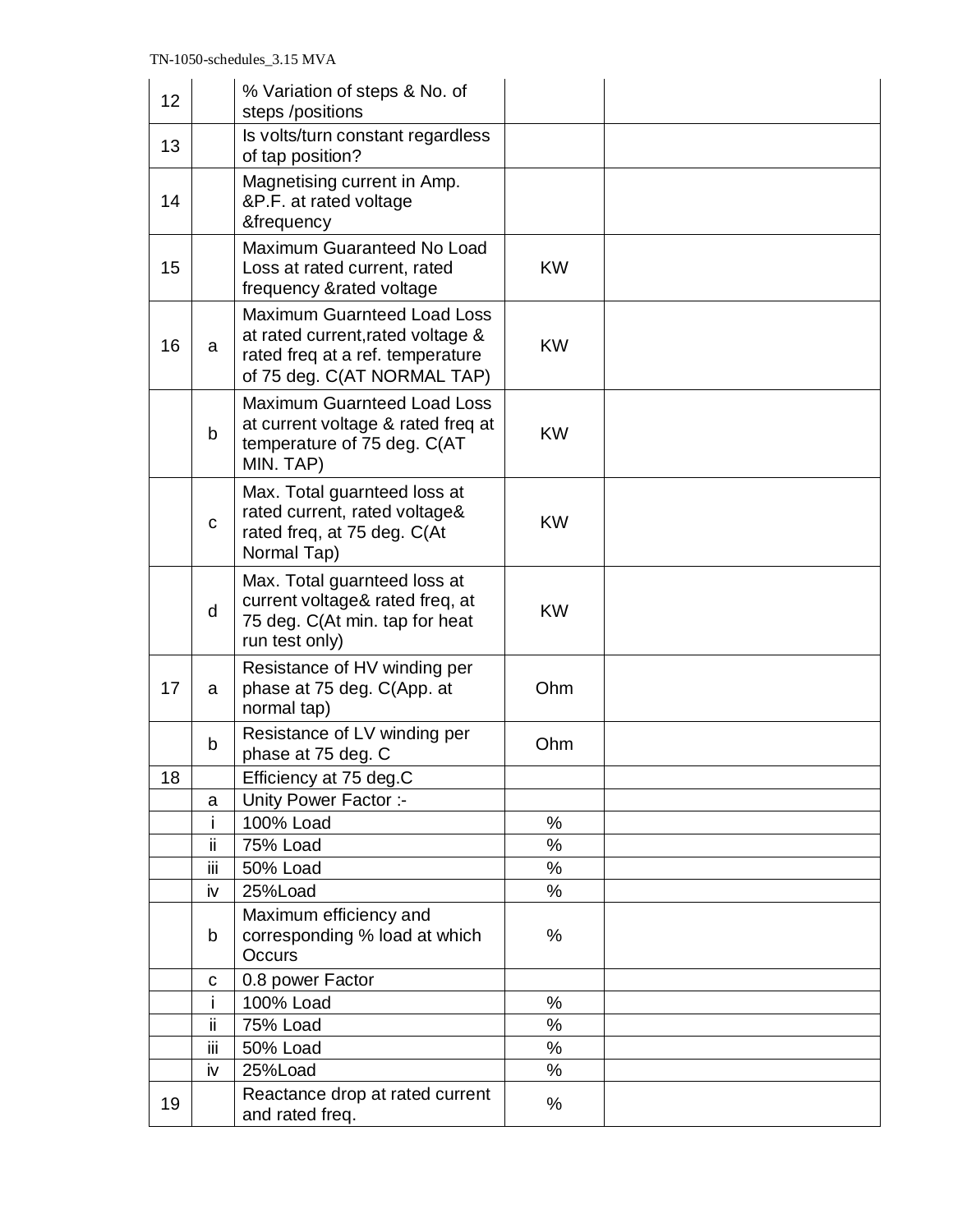| 20 |             | Impedance drop on full load at<br>75 deg. C                |               |  |
|----|-------------|------------------------------------------------------------|---------------|--|
|    | a           | At Normal tap                                              | %             |  |
|    | b           | At Maximum tap                                             | $\frac{0}{0}$ |  |
|    | C           | At Minimum tap                                             | $\%$          |  |
|    |             | <b>Duration Of thermal Short Circuit</b>                   |               |  |
| 21 |             | with reference to impedance<br>voltage                     | Sec.          |  |
| 22 |             | Regulation on full load                                    |               |  |
|    |             | At unity power & temperature of                            |               |  |
|    | a           | 75 deg.                                                    | %             |  |
|    | $\mathsf b$ | At 0.8 power factor and<br>temperature of 75 deg.          | $\%$          |  |
| 23 |             | Impulse strength on 1.2/50 ms in<br>KV (peak)              |               |  |
|    | i.          | of HV winding                                              | <b>KVP</b>    |  |
|    | ii          | of LV winding                                              | <b>KVP</b>    |  |
| 24 |             | Power frequency withstand<br>voltage of                    |               |  |
|    | i.          | HV winding                                                 | <b>KVrms</b>  |  |
|    | ii.         | LV winding                                                 | <b>KVrms</b>  |  |
| 25 |             | Minimum clearance to earth                                 |               |  |
|    | a           | of primary winding                                         |               |  |
|    | i.          | in oil                                                     | mm            |  |
|    | ii          | out of oil                                                 | mm            |  |
|    | b           | of secondary winding                                       |               |  |
|    | i           | in oil                                                     | mm            |  |
|    | ii          | out of oil                                                 | mm            |  |
|    | $\mathbf c$ | Width oil duct between                                     |               |  |
|    | Ť           | Core & LV                                                  | mm            |  |
|    | ii          | LV & HV                                                    | mm            |  |
|    | iίi         | out of oil                                                 | mm            |  |
| 26 |             | Whether oil temp. indicator with                           |               |  |
|    |             | alarm contacts provided                                    |               |  |
|    |             | Whether two winding temp.                                  |               |  |
| 27 |             | indicator with alarm contacts                              |               |  |
|    |             | provided                                                   |               |  |
| 28 |             | Make, Type & Size of oil                                   |               |  |
|    |             | temperature indicator                                      |               |  |
| 29 |             | Make, Type of magnetic oil level<br>indicator              |               |  |
| 30 |             | Make, Type & Size of prismatic<br>oil level gauge          |               |  |
| 31 |             | Make, Type & Size of gas<br>operated relay (Buchloz relay) |               |  |
| 32 |             | Ratio & type of CT used for W.T.<br>indicator              |               |  |
|    | a           | H.V.                                                       | Ratio         |  |
|    |             |                                                            |               |  |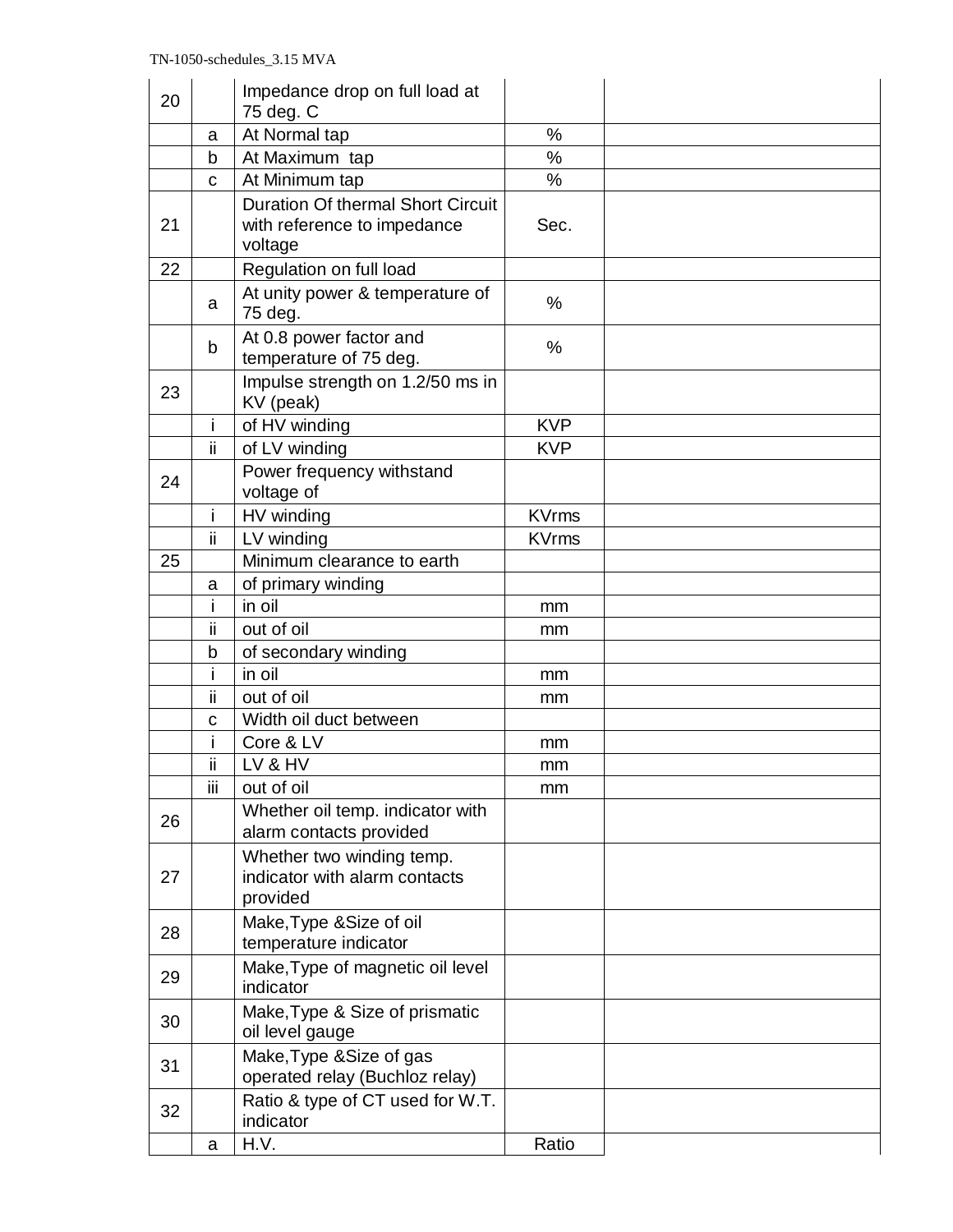|    | b            | L.V.                                                                                                     | Ratio |  |
|----|--------------|----------------------------------------------------------------------------------------------------------|-------|--|
| 33 |              | Make of Winding Temperature                                                                              |       |  |
|    |              | Indicator                                                                                                |       |  |
| 34 |              | Make of Radiator valve                                                                                   |       |  |
| 35 |              | Make of filter valve & Drain<br>valve                                                                    |       |  |
| 36 |              | Type of resistance used for W.T.<br>Indicator                                                            |       |  |
| 37 |              | No. of breaters provided & type<br>thereof                                                               |       |  |
| 38 |              | Type of dehydrating agent used<br>for breathing & quantity                                               |       |  |
| 39 |              | <b>Outline dimensions</b>                                                                                |       |  |
|    | j.           | overall height                                                                                           | mm    |  |
|    | ΪÏ           | overall Length                                                                                           | mm    |  |
|    | iίi          | overall Breadth                                                                                          | mm    |  |
| 40 |              | <b>Tank Dimensions</b>                                                                                   |       |  |
|    | i.           | Height                                                                                                   | mm    |  |
|    | ii           | Length                                                                                                   | mm    |  |
|    | iii          | <b>Breadth</b>                                                                                           | mm    |  |
| 41 |              | Weight in Kg. Of                                                                                         |       |  |
|    | a            | <b>Transformer Core</b>                                                                                  | Kg.   |  |
|    | b            | Copper                                                                                                   | Kg.   |  |
|    | C            | <b>Transformer Core coils and</b><br>insulations                                                         | Kg.   |  |
|    | d            | Tank & Fittings                                                                                          | Kg.   |  |
|    | $\mathbf e$  | Oil                                                                                                      | Kg.   |  |
|    | f            | Transformer tank only                                                                                    | Kg.   |  |
|    | g            | Transformer complete with oil                                                                            | Kg.   |  |
| 42 |              | Oil:                                                                                                     |       |  |
|    | A            | Quantity required for first filling                                                                      |       |  |
|    | a            | Total                                                                                                    | Ltrs. |  |
|    | b            | In Radiators                                                                                             | Ltrs. |  |
|    | $\mathbf{C}$ | In Conservator                                                                                           | Ltrs. |  |
|    | B            | Class &specification to which it<br>conforms                                                             |       |  |
|    | C            | Make, Type & Brief description                                                                           |       |  |
|    |              | Particulars of Tap Changing                                                                              |       |  |
| 43 |              | Device/tap changer                                                                                       |       |  |
|    | a            | Make, Type & Brief description                                                                           |       |  |
|    | b            | Is an indication arrangement<br>fitted to show the voltage which<br>the circuit tap in circuit gives off |       |  |
|    |              | Can it be locked in position?                                                                            |       |  |
|    | $\mathbf C$  |                                                                                                          |       |  |
|    | d            | Position of tap changing wheel<br>of the transformer                                                     |       |  |
|    | е            | % variation of OFF LOAD tap<br>changing switch                                                           |       |  |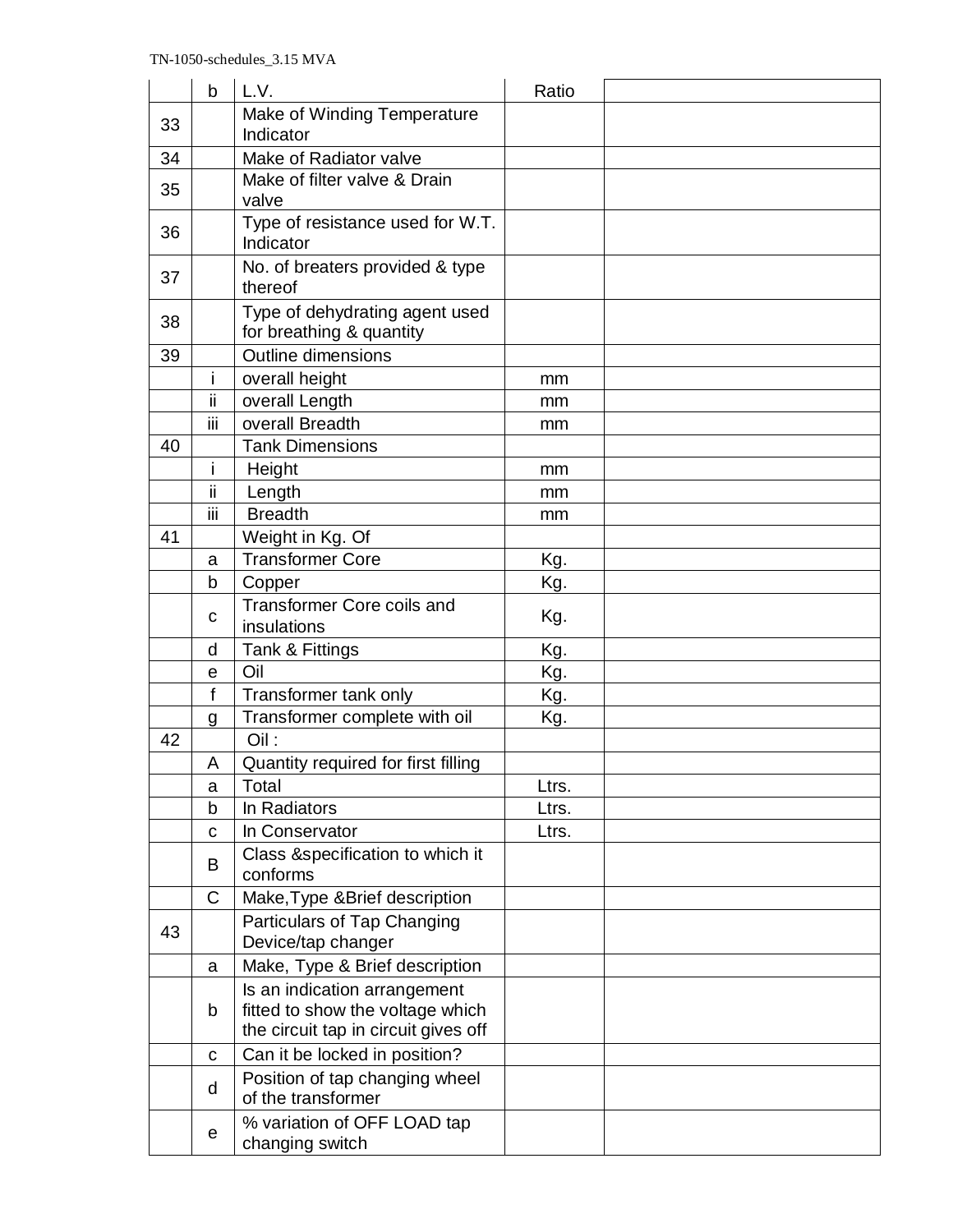|                | f                                                                  | Number of steps/positions                                                                                                                     |                  |  |  |  |
|----------------|--------------------------------------------------------------------|-----------------------------------------------------------------------------------------------------------------------------------------------|------------------|--|--|--|
| 44             |                                                                    | Accessories and list of fittings<br>with each transformer                                                                                     |                  |  |  |  |
| 45             | Ĺ                                                                  | Minimum electrical clearance<br>between phases                                                                                                |                  |  |  |  |
|                | a                                                                  | H <sub>V</sub>                                                                                                                                | mm               |  |  |  |
|                | $\mathsf b$                                                        | L V                                                                                                                                           | mm               |  |  |  |
|                | ii.                                                                | Min. clearance between phase<br>and earth(in air)                                                                                             |                  |  |  |  |
|                | a                                                                  | H V                                                                                                                                           | mm               |  |  |  |
|                | b                                                                  | L V                                                                                                                                           | mm               |  |  |  |
| 46             |                                                                    | State whether the transformer<br>comply fully with this<br>specification and its<br>requirement.                                              |                  |  |  |  |
| 47             |                                                                    | Whether make, rating, Sr. No. &<br>TN No. punched at four side of<br><b>Transformer Tank</b>                                                  |                  |  |  |  |
| 48             |                                                                    | Whether Radiator valve have<br><b>OPEN/ CLOSE Indication</b><br>embossed/casted as well as<br>Painted on both sides of main<br>body of Valve. |                  |  |  |  |
|                | <b>Additional Technical Guaranteed Particulars Against TN-1050</b> |                                                                                                                                               |                  |  |  |  |
|                |                                                                    |                                                                                                                                               |                  |  |  |  |
| Sr.<br>No.     |                                                                    | <b>Particulars</b>                                                                                                                            | Unit             |  |  |  |
| 1              |                                                                    | Whether painting at site is<br>required & provided for.                                                                                       |                  |  |  |  |
| $\overline{2}$ |                                                                    | Maximum out of balance force in<br>windings on short circuit with<br>external reactance zero                                                  | MT               |  |  |  |
| 3              | j.                                                                 | Magnetising current & power<br>factor at 110% rated voltage &<br>rated frequency in Amps.                                                     | Amp              |  |  |  |
|                | ii                                                                 | <b>Neutral Unbalanced current</b>                                                                                                             | Amp              |  |  |  |
| 4              |                                                                    | No load loss at 110% of rated<br>voltage & rated frequency                                                                                    | kw               |  |  |  |
| 5              | a                                                                  | Max. flux density at normal<br>voltage and frequency                                                                                          | Lines/<br>cm Sq. |  |  |  |
|                | b                                                                  | Max. flux density at 110% of<br>normal voltage and frequency                                                                                  | Lines/<br>cm Sq. |  |  |  |
|                | C                                                                  | Time capability of the<br>transformer to withstand 110%<br>of normal voltage & frequency                                                      |                  |  |  |  |
| 6              |                                                                    | <b>WINDING DETAILS</b>                                                                                                                        |                  |  |  |  |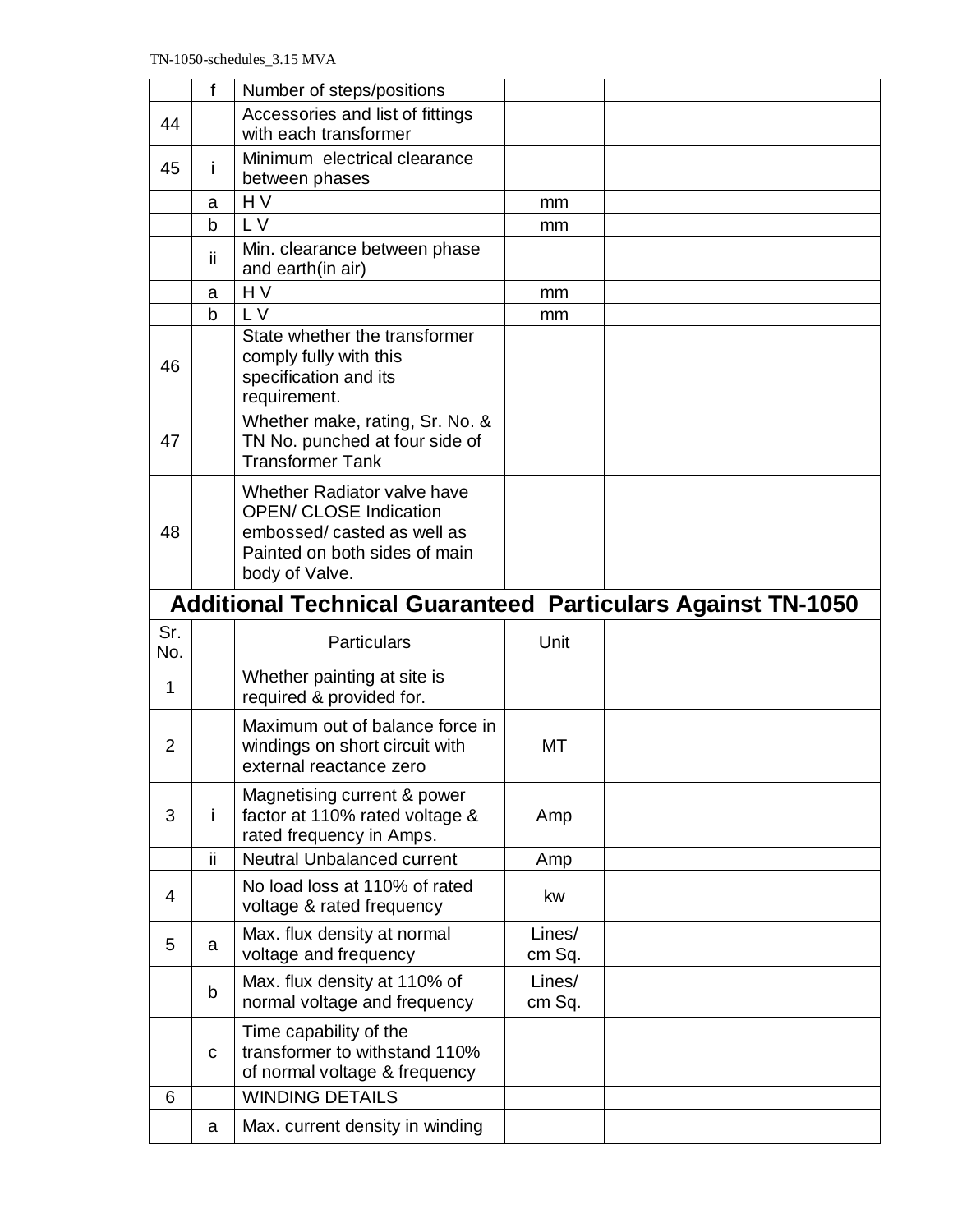|                | H V Winding (all parts including<br>I<br>tapped winding min. tap) |                                                                         | Amps/<br>sq.mm |  |
|----------------|-------------------------------------------------------------------|-------------------------------------------------------------------------|----------------|--|
|                | ii.                                                               | LV winding                                                              | Amps/<br>sq.mm |  |
|                | b                                                                 | No. of HV coils/phase                                                   |                |  |
|                | C                                                                 | No. of LV coils/phase                                                   |                |  |
|                | d                                                                 | No. of turns/coil (HV)                                                  |                |  |
|                | $\mathbf e$                                                       | No. of turns/coil (LV)                                                  |                |  |
|                | f                                                                 | Weight of HV coil (3)                                                   | kg             |  |
|                | g                                                                 | Weight of LV coil (3)                                                   | kg             |  |
|                | h                                                                 | Voltage per coil (HV)                                                   | kv             |  |
|                | İ                                                                 | Voltage per coil (LV)                                                   | kv             |  |
|                |                                                                   | Inside dia of HV coil                                                   | mm             |  |
|                | k                                                                 | outside dia of HV coil                                                  | mm             |  |
|                | T                                                                 | Inside dia of LV coil                                                   | mm             |  |
|                | m                                                                 | outside dia of LV coil                                                  | mm             |  |
|                | n.                                                                | Axil length of coil                                                     | mm             |  |
| $\overline{7}$ |                                                                   | Type of Transformer shell or                                            |                |  |
|                |                                                                   | core                                                                    |                |  |
| 8              |                                                                   | Type of Winding                                                         |                |  |
|                | a                                                                 | HV                                                                      |                |  |
|                | $\mathsf{b}$                                                      | L V                                                                     |                |  |
| 9              |                                                                   | Type of axial Coil supports                                             |                |  |
| 10             |                                                                   | Type of radial Coil supports                                            |                |  |
| 11             |                                                                   | Type of insulation used                                                 |                |  |
|                | a                                                                 | <b>Core Bolts</b>                                                       |                |  |
|                | b                                                                 | <b>Core Washers</b>                                                     |                |  |
|                | C                                                                 | Core laminations                                                        |                |  |
| 12             |                                                                   | End clearance from top of HT<br>coil to Yokes                           | mm             |  |
| 13             |                                                                   | Cooling arrangements                                                    |                |  |
|                | a                                                                 | No. of radiators bank                                                   |                |  |
|                | b                                                                 | Size of radiator                                                        | mm             |  |
|                | C                                                                 | No. of fins                                                             | Nos.           |  |
|                | d                                                                 | <b>Total Cooling surface</b>                                            |                |  |
|                |                                                                   | Tank surface                                                            | Sq.mtr.        |  |
|                | ii.                                                               | Radiators surface                                                       | Sq.mtr.        |  |
|                | Ϊİ                                                                | Size of radiators fins<br>(Length, Width etc.)                          | mm             |  |
|                | e i                                                               | Vertical distance between<br>transformers core & live parts of<br>trfs. |                |  |
|                | ii.                                                               | Horizontal distance between<br>Radiators.                               |                |  |
| 14             |                                                                   | Material used for gasket                                                |                |  |
| 15             |                                                                   | Fittings & parts to be detached<br>for transport                        |                |  |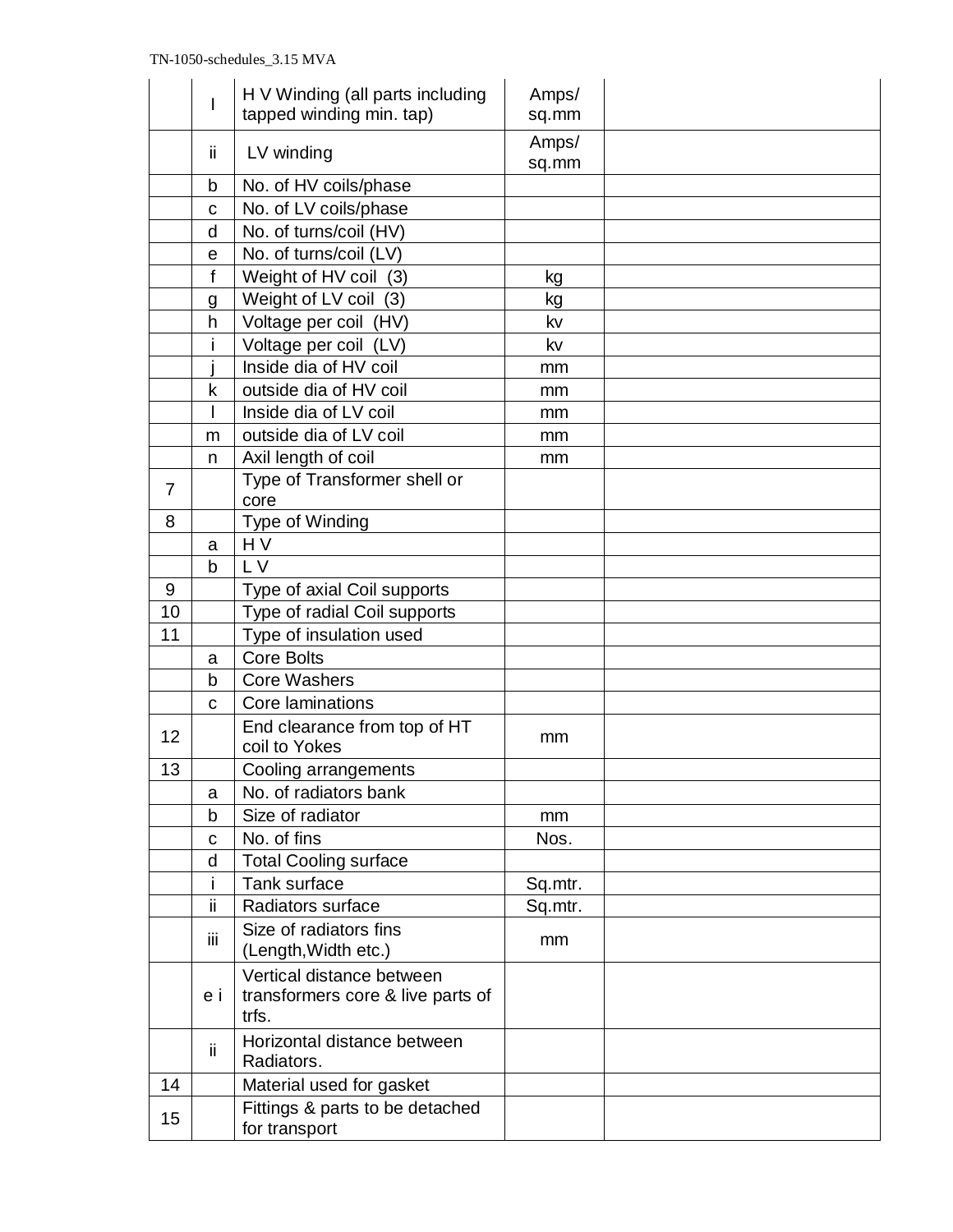| 16 |              | Material & size of relief Outlet<br>diaphram                       |           |  |
|----|--------------|--------------------------------------------------------------------|-----------|--|
| 17 |              | Type of tank                                                       |           |  |
| 18 |              | Thickness of mild steel plate<br>used in the constructions of tank |           |  |
|    | a            | Side walls                                                         | mm        |  |
|    | b            | Top cover                                                          | mm        |  |
|    | $\mathbf{C}$ | Bottom plate                                                       | mm        |  |
| 19 |              | Type of insulation used                                            |           |  |
|    | a            | H V Conductor                                                      |           |  |
|    | b            | L V Conductor                                                      |           |  |
|    | C            | L V to core                                                        |           |  |
|    | d            | L V to H V                                                         |           |  |
|    | $\mathsf{e}$ | <b>Tappings</b>                                                    |           |  |
|    | f            | Tapping connections                                                |           |  |
| 20 |              | Section of copper used                                             |           |  |
|    | a            | For H V winding                                                    | Sq.mm     |  |
|    | b            | For L V winding                                                    | Sq.mm     |  |
| 21 |              | Type terminal arrangement                                          |           |  |
| 22 |              | Grade of core Laminations used                                     |           |  |
| 23 |              | Make & Type of bushing                                             |           |  |
|    | a            | H <sub>V</sub>                                                     |           |  |
|    | b            | L V                                                                |           |  |
|    | $\mathbf C$  | <b>Neutral</b>                                                     |           |  |
|    | d            | Creepage distance between HV<br><b>&amp; LV</b>                    | mm        |  |
| 24 |              | Reference No. & voltage class<br>to which the bushing conform      |           |  |
|    | a            | $H\overline{V}$                                                    | <b>KV</b> |  |
|    | b            | L V                                                                | <b>KV</b> |  |
|    | C            | <b>Neutral</b>                                                     | KV        |  |

 **Name of Firm Signature of Bidder Designation & Seal Date Date Date**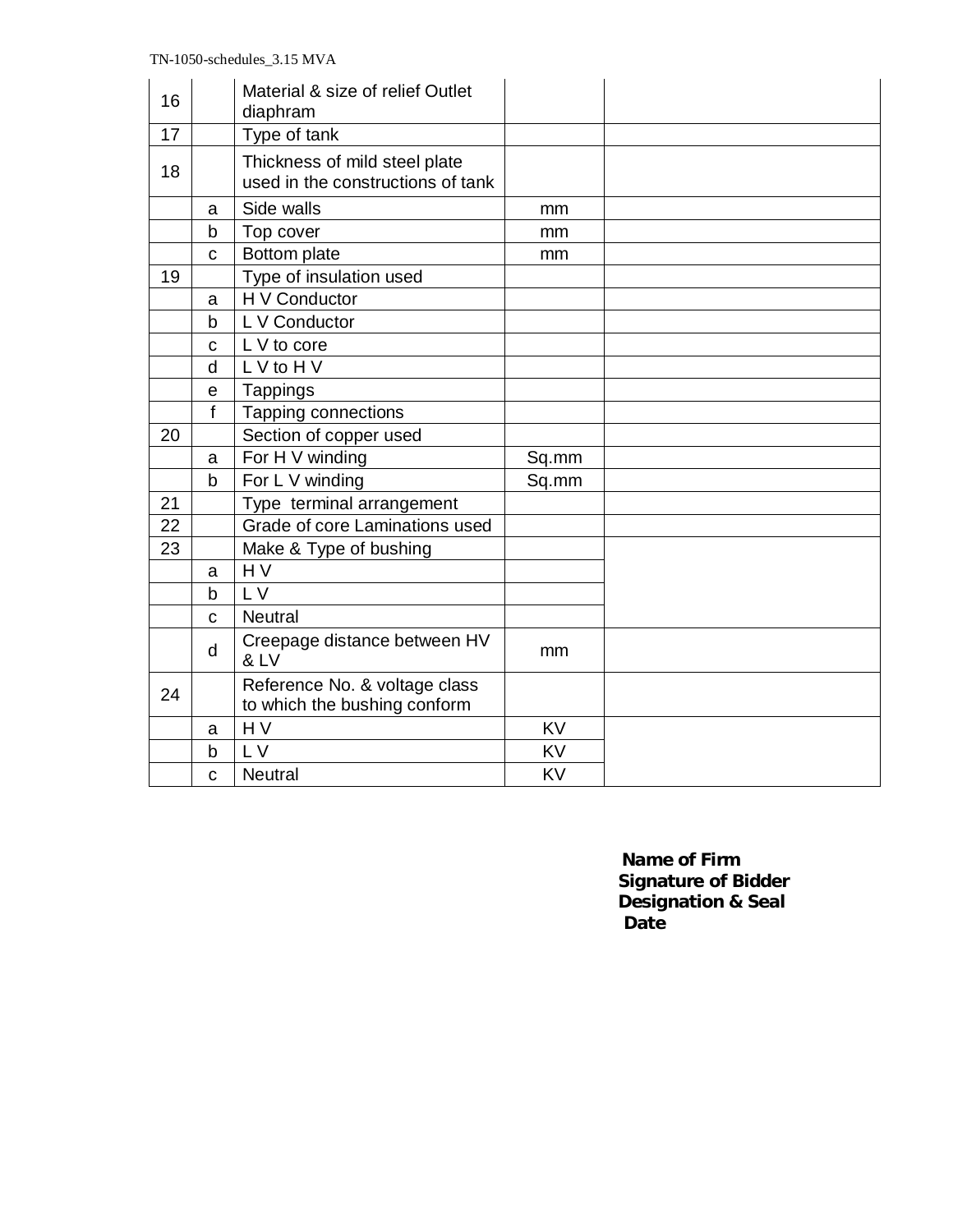

## **AJMER VIDYUT VITRAN NIGAM LIMITED A Govt. of Rajasthan Undertaking DEPARTURE/DEVIATION FROM TECHNICAL**

## **SPECIFICATION**

The bidder shall state under this schedule the departure from the Purchaser's specification in respect of technical is as under:-

S.No. Main Deviations from Technical Specification.

Certified that we agree to all the technical specification of the NIT except for the deviation to the extent indicated above.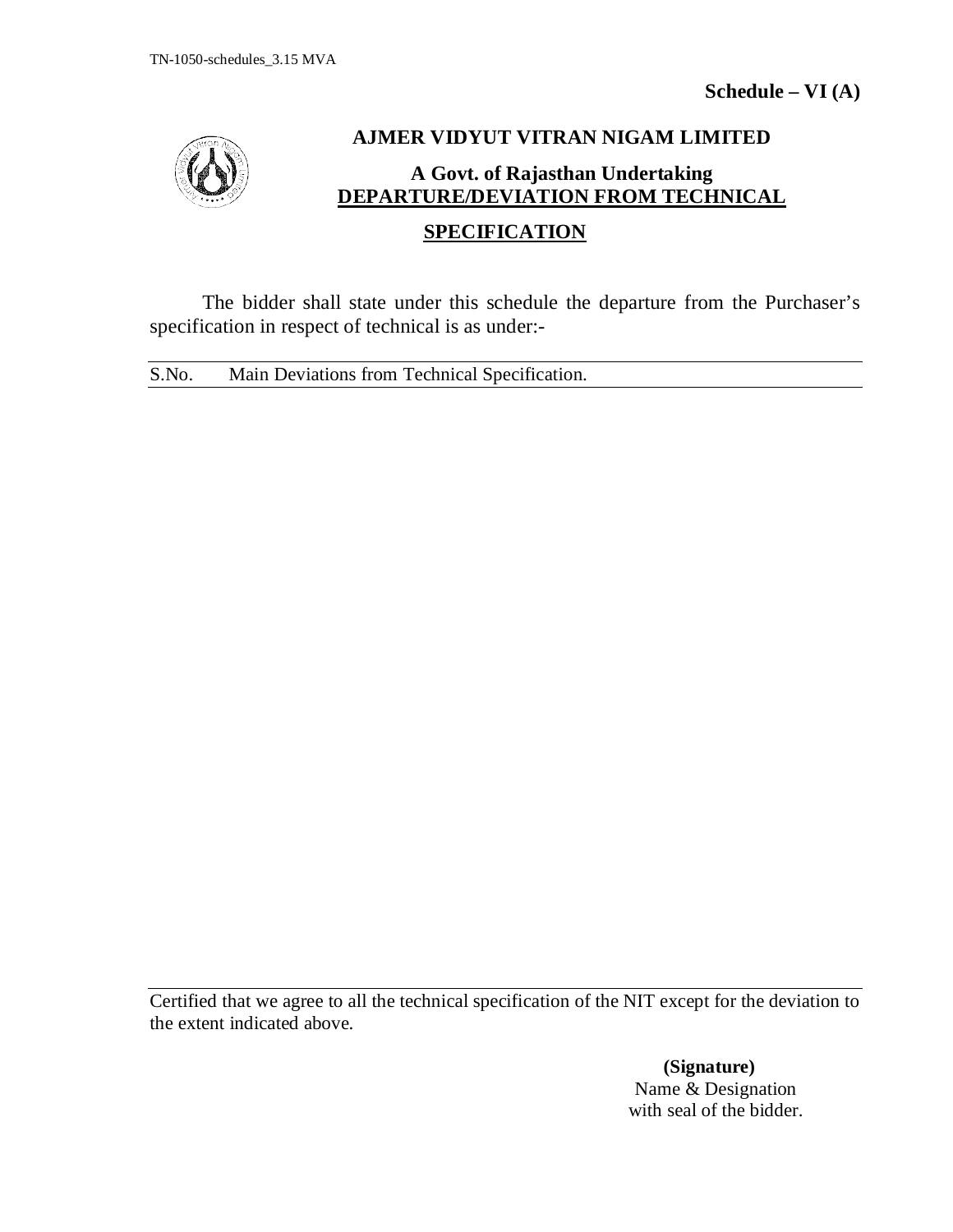

## **AJMER VIDYUT VITRAN NIGAM LIMITED**

## **A Govt. of Rajasthan Undertaking DEPARTURE FROM COMMERCIAL TERMS & CONDITIONS OF THE SPECIFICATION**

The bidder shall state under this schedule the departure from the Purchaser's specification in respect of Commercial terms & conditions:-

S.No. Main Deviations from Specification.

Certified that we agree to all the commercial terms & conditions as laid down in General Conditions of Contract to the specification except for the deviation to the extent indicated above.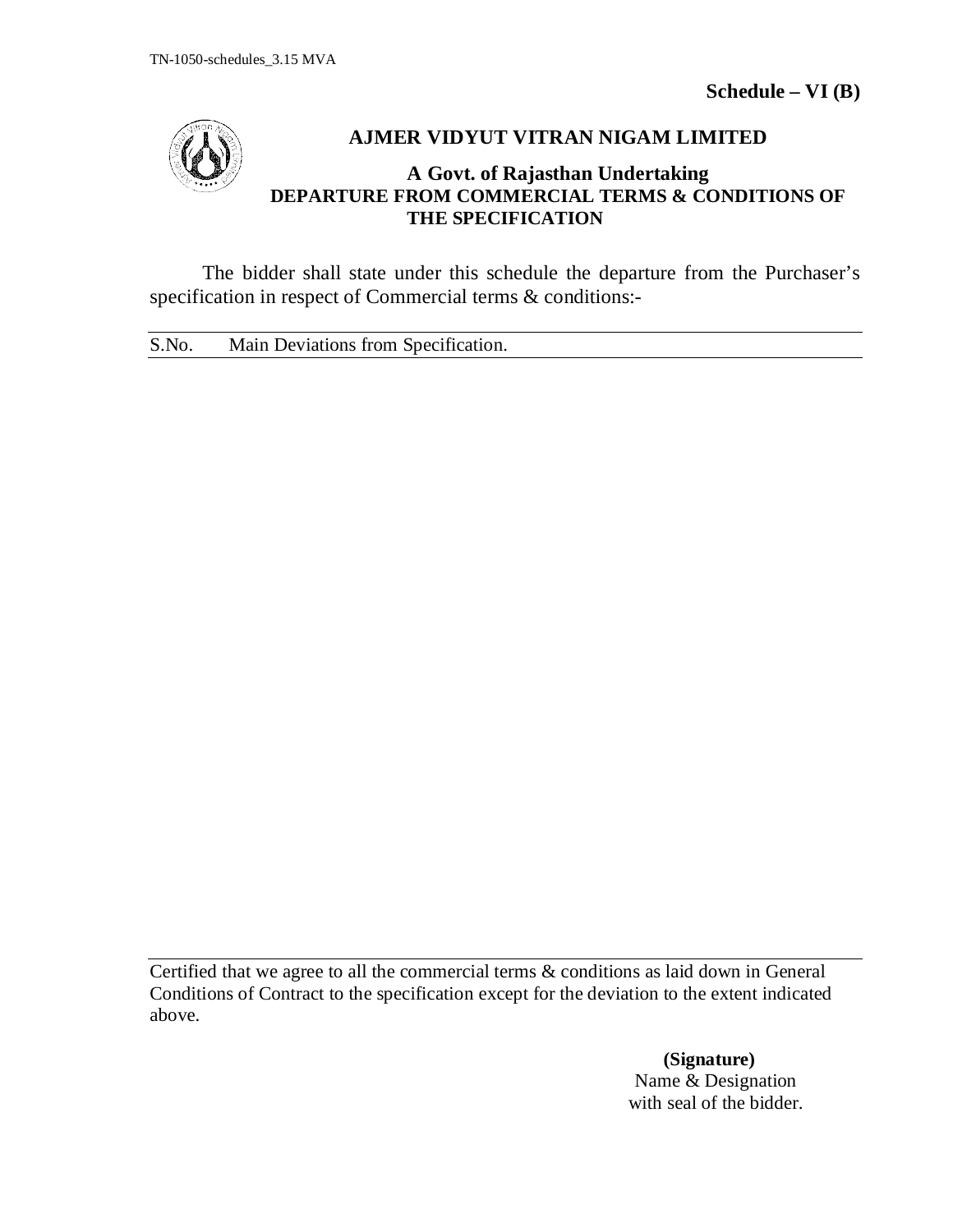

## **AJMER VIDYUT VITRAN NIGAM LIMITED**

## **A Govt. of Rajasthan Undertaking LIST OF PAST SUPPLIES**

The bidder shall state under this schedule whether material and equipments, similar to those offered in the tender have been previously supplied by him. A list shall be given of such orders executed by him together with information regarding the names of purchasing organizations, quantities supplied and when the supplies were effected. This list should be in form given below:-

| S.No. Detailed particulars Qty in |  | Order No. Name & details                  | Date of |
|-----------------------------------|--|-------------------------------------------|---------|
| of items supplied Nos.            |  | & Date of purchasing authority Completion |         |
|                                   |  |                                           |         |

| If executed partially<br>to be mentioned<br>$(Qty.$ in Nos) | whether still<br>to be executed | Delivery<br>stipulated in<br>order | Remarks |  |
|-------------------------------------------------------------|---------------------------------|------------------------------------|---------|--|
|                                                             |                                 |                                    |         |  |

**Note:** Separate schedules are to be furnished by the bidder for past supply to the **JVVNL/AVVNL/JdVVNL,** other State Electricity Boards and other Departments /Organisations.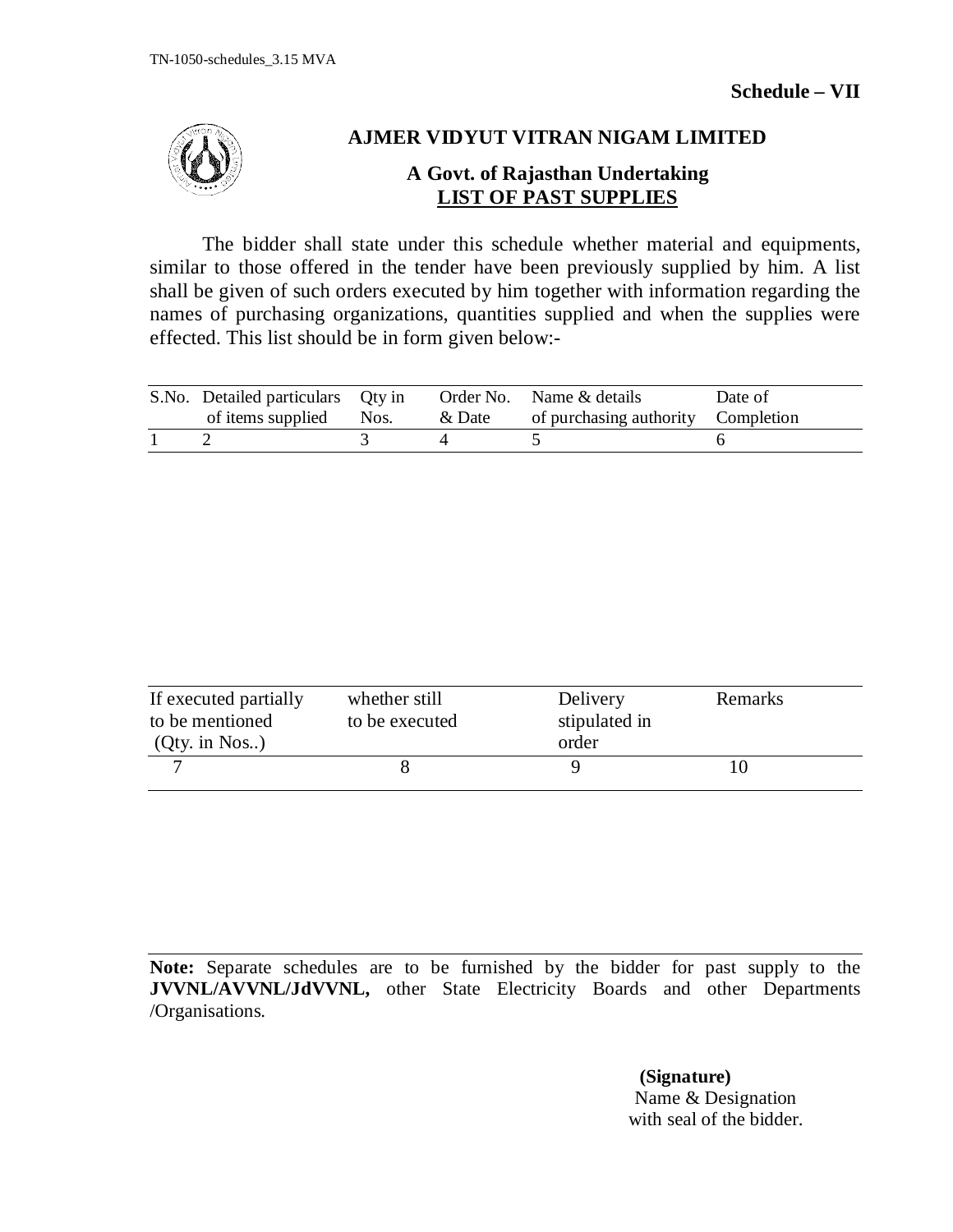### **SCHEDULE-VIIA**

**TN-1050**

### **TO WHOMSOEVER IT MAY CONCERN**

This is to certify that M/s. This is to certify that M/s. with address) have manufactured and supplied the goods / equipments / material during the following financial year(s) to the Utilities / Government Departments / Discoms/ SEBs as detailed out below:

### **FOR THE LAST THREE FINANCIAL YEARS FROM THE DATE OF OPENING OF TECHNO-COMMERCIAL BID.**

| S.N         | Financial | Detailed | Name and       | Order No. | Unit | Ordered      |       | Actual Supplied up |       | Remark |
|-------------|-----------|----------|----------------|-----------|------|--------------|-------|--------------------|-------|--------|
| $\mathbf 0$ | year in   | Particul | particulars of | & date    |      |              |       | to                 |       | S      |
|             | which     | ars of   | purchasing     | against   |      | Quantity     | Value | Quantity           | Value |        |
|             | material  | item(s)  | authority      | which     |      |              | (Rs)  |                    | (Rs)  |        |
|             | supplied  | supplied |                | item(s)   |      |              |       |                    |       |        |
|             |           |          |                | supplied  |      |              |       |                    |       |        |
|             | ◠         | 3        | $\overline{4}$ |           | 6    | $\mathbf{r}$ | 8     |                    | 10    | 11     |
|             |           |          |                |           |      |              |       |                    |       |        |
|             |           |          |                |           |      |              |       |                    |       |        |
|             |           |          |                |           |      |              |       |                    |       |        |

| Signature,              | Signature of |
|-------------------------|--------------|
| Name & Designation      | Name :       |
| With Seal of the Bidder | Address:     |
| Date                    |              |
| Place                   | Membership   |

Signature of C.A

Membership No

The above particulars are true and correct based on explanations, records and books of accounts produced before us. Further the above certificate issued on the request of the company

CA Firm (\_\_\_\_\_\_\_\_\_\_\_\_\_\_\_\_\_\_\_\_)

**Note:- The C.A. certificate must be signed by the bidder and C.A. firm. The details i.e. address of C.A. & membership No. shall clearly be mentioned on C.A. certificate. In case C.A. certificate is not signed by the bidder/furnished without membership No. & address of C.A. then same may not be considered for which responsibility rests with the bidder.**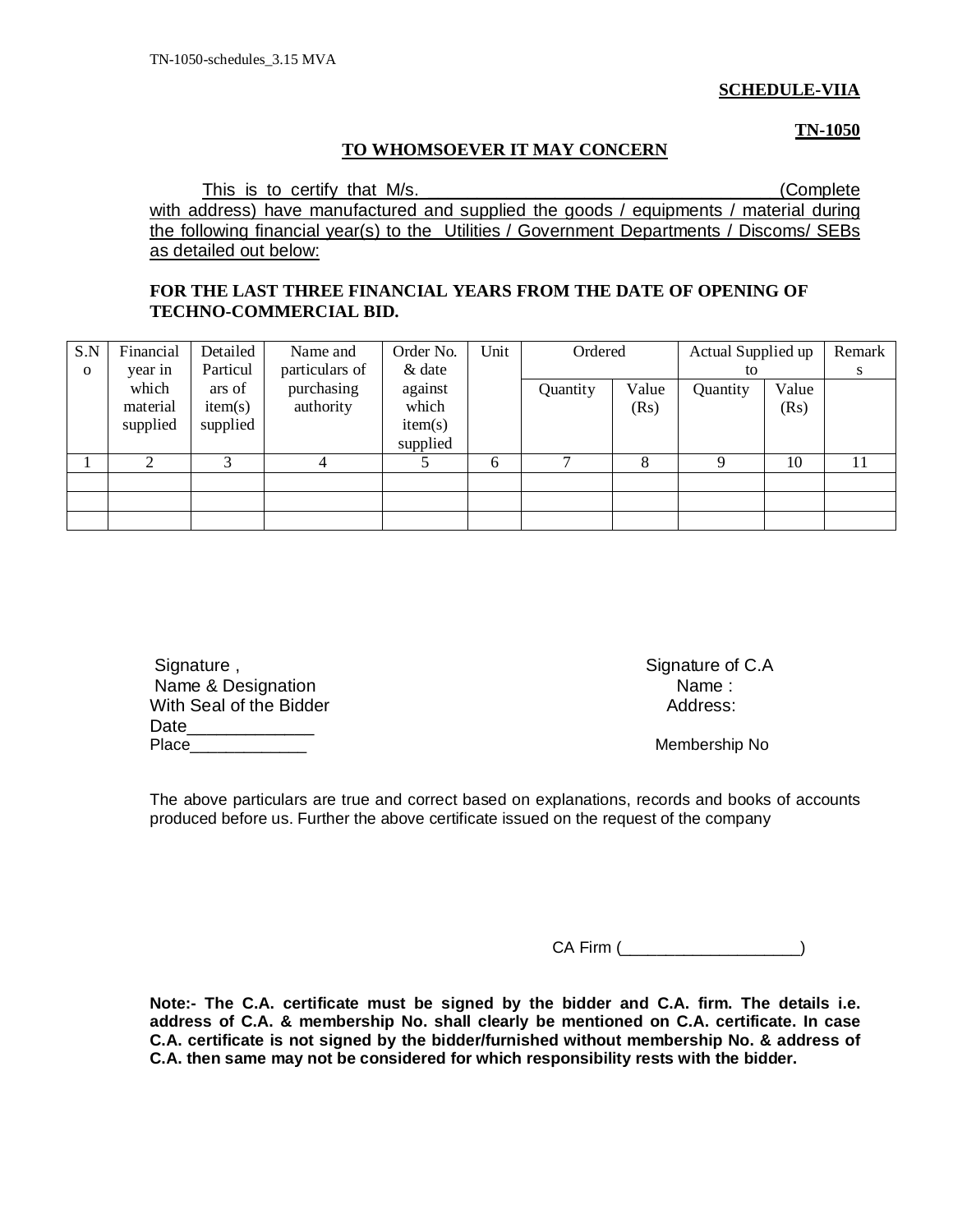

## **AJMER VIDYUT VITRAN NIGAM LIMITED**

## **A Govt. of Rajasthan Undertaking** DELIVERY SCHEDULE

PART-A

The delivery schedule of the material by the Purchase Officer is as mentioned hereunder:-

| Sr.<br>No. | <b>Particulars</b><br><b>Material</b> | of   Commencement<br>period | Rate of supply per<br>month | <b>Period</b><br>for<br>of<br>completion<br>delivery<br><b>of</b> |
|------------|---------------------------------------|-----------------------------|-----------------------------|-------------------------------------------------------------------|
|            |                                       |                             |                             | entire material                                                   |
|            | 3.15 MVA 33/11                        | After 60 Days               | Nos.<br>per                 | Completion<br>in                                                  |
|            | KV<br>Power                           | from                        | month (to be quoted         | eight<br>months                                                   |
|            | <b>Transformers</b>                   | the date of receipt         | by tenderer)                | thereafter,<br>at                                                 |
|            |                                       | of detailed                 |                             | monthly<br>equal                                                  |
|            |                                       | Purchase Order.             |                             | rate.                                                             |

## PART-B

In case bidder deviates from the delivery schedule mentioned by the purchaser in Part-A then the delivery schedule shall be indicated/mentioned by the bidder as under:-

| S.No.<br>Rate of supply<br><b>Particulars</b><br>Commencement<br>of Material period per Month.<br>per Month | Period for completion<br>of delivery of entire<br>material |
|-------------------------------------------------------------------------------------------------------------|------------------------------------------------------------|
|-------------------------------------------------------------------------------------------------------------|------------------------------------------------------------|

**Note:** 1. During the commencement period the process of model assembly and submission of B.O.M. for approval shall be got completed.

 2. During the commencement period the contractual formalities shall be got completed.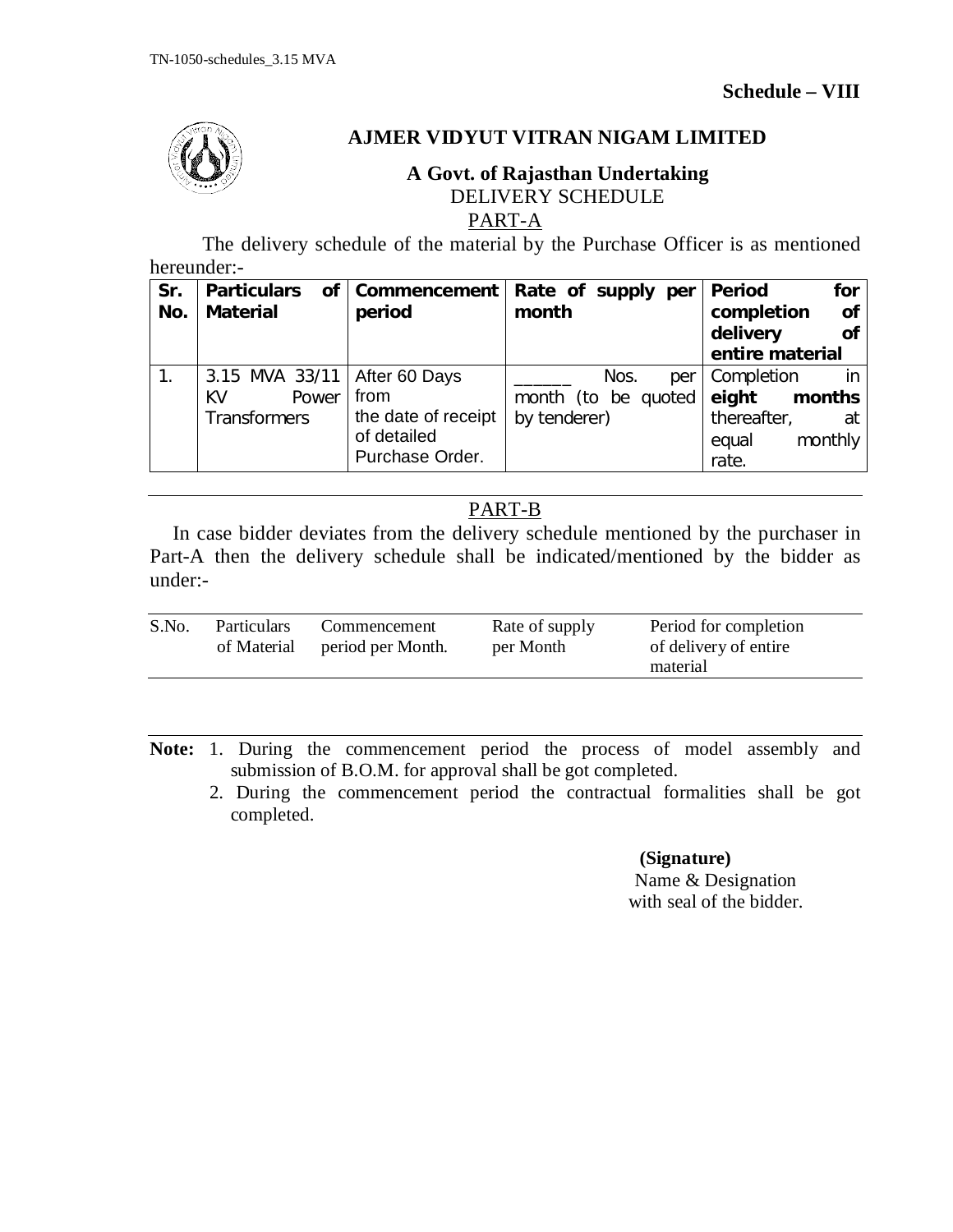

### **AJMER VIDYUT VITRAN NIGAM LIMITED**

**A Govt. of Rajasthan Undertaking**

List of Equipments and Technical Hands Available with the Firm

(To be filled in by the bidders & enclosed with the bid)

Manufacturers and / or their authorized agents who are quoting against this bid are requested to furnish the following information along-with the bid. The Purchaser will have the discretion to ignore the bid without the under noted particulars and/or ignore the bid particulars.

| 1.  | Name and Address of Manufacturer                                                                                                   |  |
|-----|------------------------------------------------------------------------------------------------------------------------------------|--|
|     | (with mobile/phone/Fax/email)                                                                                                      |  |
|     |                                                                                                                                    |  |
| 2.  | Whether firm is proprietorship/partnership/ Limited (Please give                                                                   |  |
|     | details and also enclose copy of memorandum of constitution of                                                                     |  |
|     | firm along with name of directors/ partners/proprietor & their                                                                     |  |
|     | address.                                                                                                                           |  |
| 3.  | Place where works exist (indicate the name of the only one works                                                                   |  |
|     | from where you want to supply the offered material).                                                                               |  |
|     |                                                                                                                                    |  |
| 4.  | Details of machinery particularly with B.H.P. of each item<br>installed.                                                           |  |
| 5.  | Details of staff employed in the works                                                                                             |  |
| 6.  | Date when started the manufacturing of item under reference                                                                        |  |
| 7.  | List of items manufactured.                                                                                                        |  |
| 8.  | Literature and drawings of items manufactured showing their<br>description, size, design and other important technical particulars |  |
| 9.  | Details of order so far, executed alongwith the names of                                                                           |  |
|     | organization to whom supplied.                                                                                                     |  |
|     | 10. Manufacturing capacity.                                                                                                        |  |
| 11. | Is the workshop open for inspection by the representative of the<br>board, if required?                                            |  |
| 12. | Statement of financial resources and Banking Reference along                                                                       |  |
|     | with Balance-Sheet for previous two years                                                                                          |  |
| 13. | Testing facilities available for the manufactured articles in the                                                                  |  |
|     | testing laboratory of works.                                                                                                       |  |
|     | 14. Whether the Firm is a small/medium/large scale industry.                                                                       |  |
|     | 15. Registration No. with :-                                                                                                       |  |
|     | i. Small Scale, National/State.                                                                                                    |  |
|     | ii) DGTD                                                                                                                           |  |
|     | iii) State Industries Department                                                                                                   |  |